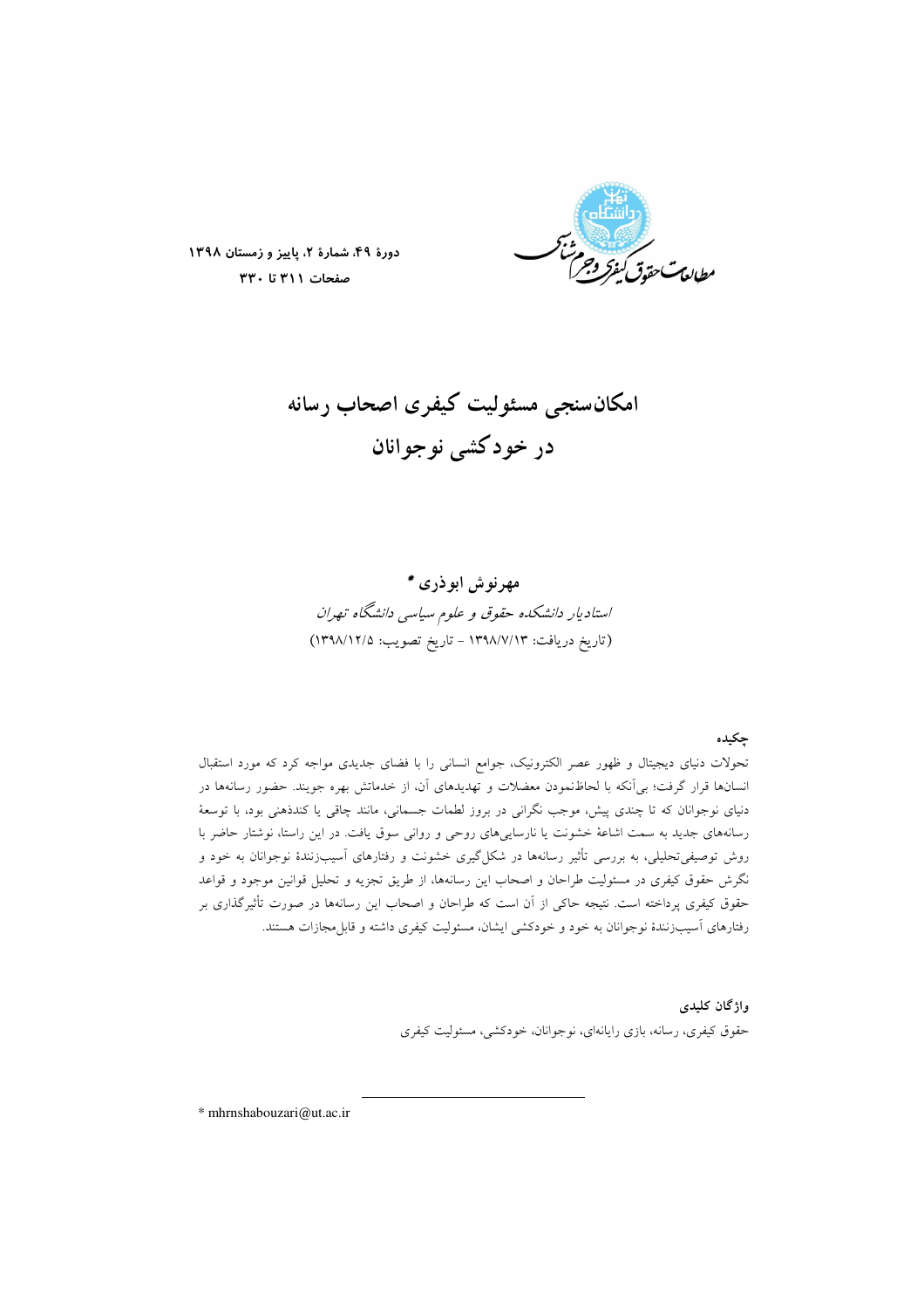*طالعات حقوق كيفركو جرم شبك* -<br>- دورهٔ ۴۹، شمارهٔ ۲، بابیز و زمستان ۱۳۹۸

### مقدمه

 $Y \cup Y$ 

بنیاد جامعهٔ جهانی، وسایل ارتباطی و رسانههایی میباشد که با ایفای نقشها و کارکردهای متنوع و گستردهٔ خود، به شکل گیری دوران جدیدی در تاریخ و زندگی بشر منجر شده است؛ دورانی که عصر ارتباطات یا اطلاعات، بهترین واژگان توصیفکنندهٔ اَن هستند. بهتعبیر مک لوهان ٰ، پیشرفتهای سریع و روزافزون فناوریهای ارتباطی، جهان گستردهٔ پیشین را به دهکدهای کوچک بدل کرده است و در کشورهایی که در پدیدآمدن فناوریهای پیشرفته، سهمی نداشته و بالتبع دست به فرهنگسازی تدریجی برای واردساختن آنها در جریان زندگی روزمره و اجتماعی مردمشان نزدهاند، این فناوریها با انعکاس و شدت بیشتری نمایان خواهد شد. نوجوانان به سبب طبع نوجو و نوگرایی که از آن برخوردارند، در عین انفعال، با شیفتگی هرچه تمامتر متوجه فناوریهای ارتباطی پیشرفته شده و از آن استقبال میکنند؛ حال آنکه اولیا به دلیل طبع نسبتاً سنتی، گذشتهگرا و محافظهکارتر که از آن برخوردارند، با حالت قهر با فناوریهای اخیر مواجه شده و طی طریق می کنند (منطقی، ۱۳۹۵: ۱۰).

در حال حاضر، بازیهای رایانهای را نهتنها میتوان در تلویزیونهای خانگی اجرا کرد، بلکه دستگاههای قابلِ حمل با قابلیت بازیکردن با دست، تلفن همراه، کامپیوترهای شخصی و ساعتهای دیجیتال نیز چنین کاربردی دارند (عزیزی و همکاران، ۱۳۹۷: ۲۱۸). خلأهای قانونی و ضعف در سیاستگذاری منسجم اجتماعی و حقوقی در این حوزه بهدلیل نوبودن موضوع ارتکاب بزه با تمسک به بازی را میتوان تسهیلی برای گسترش و پیشرفت این هجمهٔ جدید ذهنهای مجرمانه تلقی کرد که جامعهٔ حقوقی را در راستای وظایف ذاتی خود برای مقابله با این پدیدهٔ جدید قضایی و تنویر افکار و ابزار مقابله با آن به تکاپو می افکند.

در واقع، گسترش حضور و نقش رسانهها و بازیهای رایانهای، نگرانیهای ناشی از تأثیرات منفی آنها را افزایش داد و نوبودن این پدیده و راهیابی آن بهخصوصیترین حیطهٔ زندگی افراد و بهخصوص در مورد اطفال و نوجوانان، مسئولیت تربیتی خانوادهها را دشوارتر ساخت؛ زیرا یکی از مؤثرترین عملکردهای برخی رسانهها، تحریک گرایشهای تهاجمی و منفی بود (آذری، ۱۳۸۷: ۱۲۲). این رسانهها، گاه آثار مخرب روحی و جسمی در کودکان و نوجوانان بر جای می گذارند که با توجه به ظرافت فکر و ذهنشان، ممکن است باعث ارتکاب بزه در میان کودکان شوند که جبران آنها شاید برای همیشه ناممکن شود (گانتر، ۱۳۸۳: ۱۵ کما اینکه با ارائهٔ نخستین بازیهای رایانهای در دههٔ ۱۹۷۰ میلادی، از جمله مسابقهٔ مرگ، بازیها بهعنوان تهدیدی تلقی شدند که بهصورت بالقوه،

1. Mc Luhan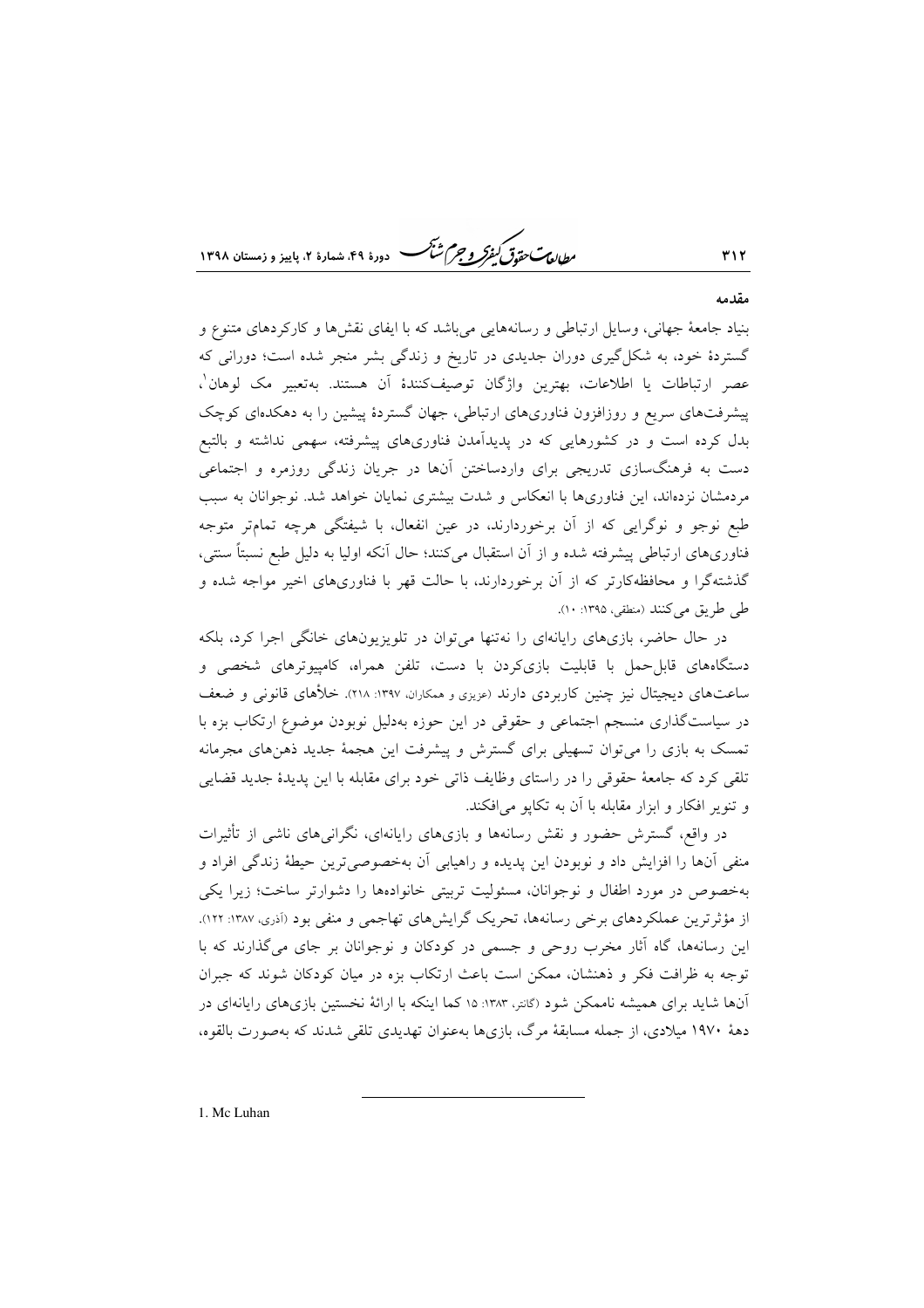زمانی را که نوجوانان باید صرف ورزش و زندگی اجتماعی کنند، کاهش میدهند (مهرابی، ۱۳۹۶:  $(115)$ 

برخی بازیهای رایانهای میتوانند مروج خشونت باشند؛ زیرا در طول بازی، کودکان بهراحتی افراد را می کُشند و خون آنها را می ریزند و این کلید راهیابی آنها به مرحلهٔ دیگر می شود. لذا این خشونتها برای کودکان به امری عادی تبدیل میشود که این مسئله باعث افزایش نگرانیها شده است (Anderson CA & Buchman BJ., 2001: 353). سازندگان این بازیها اعتقاد دارند ترس از مرگ و درد، مهمترین انگیزه برای واکنشهای سریع بازیکن در برابر صحنههای مجازی است و با چنین احساسی است که مخاطب با روند بازی عجین می شود (Roe K & Muijs D, 2000: 200).

در این بازیها به خاطر کشتن و جنگ و خشونت، فرد تشویق می شود و شایستگی صعود به مراحل بالاتر را مي يابد؛ يعني ضدارزشها بهعنوان ارزش شناخته مي شود و به تدريج در كودكان که شخصیت آنها در حال شکل گیری است، نهادینه شده و جسارتش را در دنیای واقعی برای اعمال مشابه بیشتر می کند که در صورت کنترلنکردن، منجر به نابودی اخلاق و سبب رفتارهای غیرانسانی میگردد (طهماسبهقرابی و زکوی، ۱۳۹۵: ۱۰).

اخیراً نیز دغدغهای دیگر و بسیار مهمتر با تولید بازیهایی همچون «نهنگ آبی» یا «ممو»، فراتر از کارشناسان جامعهشناسی و روانشناسی، ذهن حقوقدانان و اصحاب حقوقی را به خود معطوف داشت؛ زیرا موضوع به سمت بروز رفتارهای مجرمانه و ارتکاب بزه هدایت گردید و بررسی مباحث مربوط به قابلیت کیفر و مسئولیت کیفری طراحان این قبیل بازیها یا ادمین آنها را محل تأمل و توجه می،نماید. وقوع خودکشیهای اخیر در جوامع مختلف از جمله ایران، اهتمام كارشناسان حقوقي را در ورود به اين مقوله طلب مي كند.

از آنجا که در حدود مسئولیت کیفری در جرائم رایانهای نسبت به جرائم سنتی اختلافهایی در نحوهٔ مسئولیت، میزان مسئولیت و افراد مسئول مشاهده می شود، لذا قابلیت انتساب و مسئولیت كيفري افراد مرتبط با اين فضاي جديد، قواعد و مبناي خاصي مي تواند داشته باشد. در اين مقاله بحث تأثير و مسئوليت اين رسانهها بر افكار و رفتار آسيبزا و خودكشي نوجوانان بررسي خواهد .<br>شد.

### ۱. تأثیر رسانهها بر خودکشی نوجوانان

در زندگی امروز ما، رسانههای جمعی بخش ضروری جامعه و زندگی فردیاند. امروزه فناوری پیشرفت این گونه وسایل، این امکان را برای تمامی انسانها به وجود آورده است که بدون واسطه با دیگران ارتباط برقرار کنند، از افکار و دیدگاههای یکدیگر آگاه شوند و برهم تأثیر بگذارند. در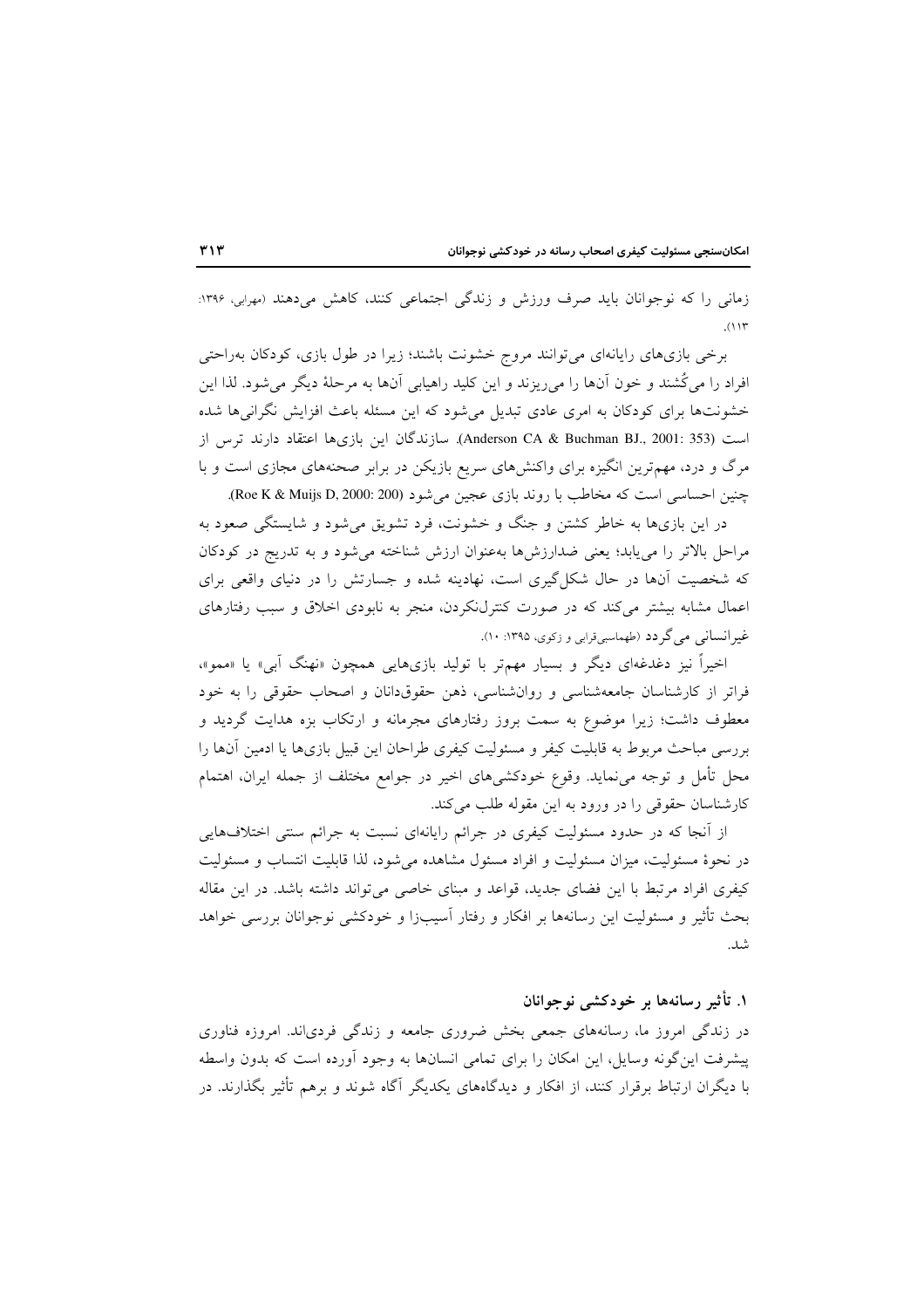ر ...<br>روای**دست حقدتی کنفرکر و جرم شنگ** ده ده ۴۹، شعارهٔ ۲، ماییز و ذمستان ۱۳۹۸

چنین جهانی، کودکان و نوجوانان مهمترین مشتریان رسانهها هستند، بیشترین تأثیریذیری را دارند و به شدیدترین درجهٔ آسیبپذیری دچار میشوند. لذا گاهی بازیهای خشن اینترنتی، خوراک لوح سفید ذهن و قلب برخی نوجوانان شده است و آنها را به خودکشی و خودآزاری تشویق مى كند.

در واقع، تا دههٔ گذشته بعد از خانواده، مدرسه بهعنوان عامل آموزش برای کودکان محسوب می شد؛ اما متأسفانه با ورود رسانهها به صحنهٔ زندگی، نقش این دو کمرنگ شده است. امروزه کودک بسیاری از مطالبی را که خانواده و مدرسه به او انتقال می دادند، از طریق رسانهها دریافت می کند. حال اگر این فناوری بهدنبال کسب سود خود باشد و نقشی که والدین و مدرسه برای کودک داشتند، نداشته باشد، احتمال دارد آموزههایی را به آنان انتقال دهد که ناقض تعلیم خانوده و مدرسه است و این خود منجر به چندهویتی شدن کودک خواهد شد.

در حقیقت، اثرات رسانهها و بازیهای رایانهای بر کودکان بسیار گسترده و گوناگون است. این اثرات ممكن است بهصورت درازمدت و كوتاممدت واقع شود. ممكن است قوى يا ضعيف باشند. این اثرات ممکن است ناشی از محتوای ارتباطات باشند یا جنبههای روانی، اجتماعی، فرهنگی، تربیتی و اقتصادی داشته باشند. به علاوه، می تواند بر روی عقاید، ارزشها، اطلاعات، مهارتها، افکار و گرایش ها و رفتارهای ظاهری تأثیر بگذارند (استریت ۱۳۸۴: ۹۴). همچنین، رسانهها سهم بسیاری در جامعهپذیری کودکان و نوجوانان دارند. به بیان دیگر، کودکان و نوجوانان هم از نظر كمي هم از نظر كيفي، مهمترين و البته اَسيبپذيرترين مخاطبان رسانهها هستند. ايجاد ترس و اضطراب و تأثير آن بر كودكان، عارضهٔ بلوغ زودرس، اختلافاتپنداری، تمايل به خشونت يا خشونت یذیری و انحراف در فرهنگ یذیری کودکان ناشی از مفارقت مضمون رسانهها با وضعیت کودکان است که دارای تبعات عینی و رفتاری از جمله خودکشی آنها میشود (مرادی مدیران، ۱۳۹۱:  $(9)$ 

کما اینکه دادههای نظرسنجی از ۱۵۶۰ نوجوان ۱۰ تا ۱۷ سالهٔ استفادهکننده از اینترنت، ساکن در ایالات متحده، پس از تعدیل عوامل خطر شناختهشده، نشان داد در افرادی که از وبسایتهای مشوق صدمه به خود و خودکشی بازدید کرده بودند، احتمال وجود افکار خودکشی و صدمه به خود بهترتيب ٧ برابر و ١١ برابر بيشتر بود (Mitchell, 2014: 1335).

مطالعات نشان می دهد که پوشش رسانهای خودکشی می تواند به خودکشی گروهی منجر شود. حدود ١٣درصد از خودکشی نوجوانان ١۵ تا ٢۴ ساله در این دسته قرار می گیرند. اینترنت می تواند اطلاعاتی را در مورد چگونگی اقدام به خودکشی موفق به نوجوانان ارائه دهد و حتی ممکن است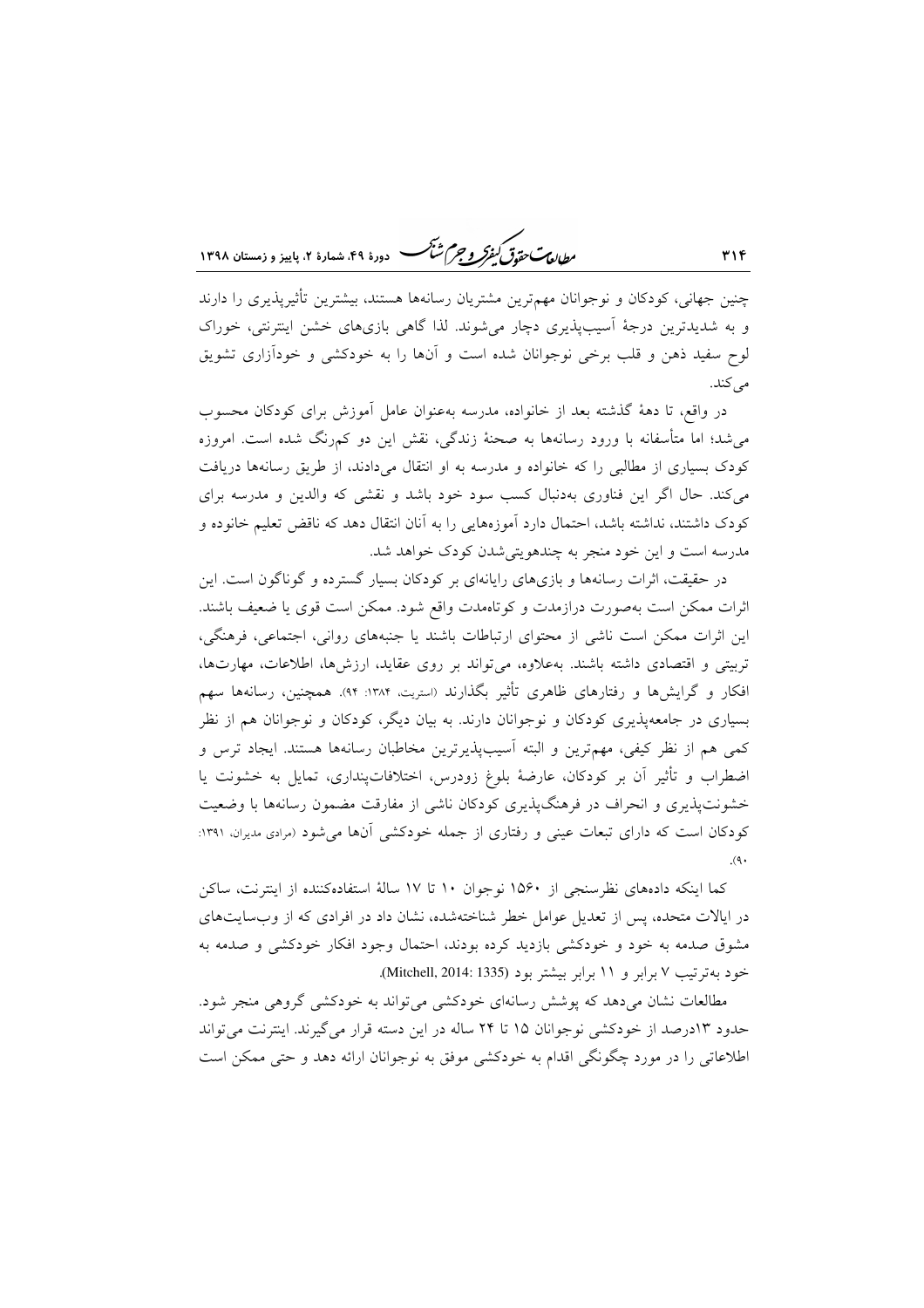آنها را به خودکشی تشویق کند. لذا پوشش رسانهای داستانهای خودکشی بر وقوع خودکشی های بعدي در نوجوانان اثرگذار است (Mc Loughlin, 2015: 26).

در واقع، خودکشی یک رفتار تأثیرگذار در سایرین است. این واگیرداربودن، بهویژه بین افرادی محسوس است که از نظر سرشت، بهآسانی طعمهٔ القائات بهطور عام و افکار خودکشی بهطور خاص قرار میگیرند؛ زیرا نهتنها به تمام چیزهایی که آنها را متأثر ساخته تمایل دارند که واکنش نشان دهند، بلکه تمایل دارند عملی را که قبلاً نیز به آن گرایش داشتهاند، انجام دهند. این شرایط در نزد اشخاص دارای مشکل روانی بیشتر تحقق می پذیرد؛ زیرا ضعف اعصابشان آنها را مستعد القائات و هیپنوتیزم میکند و در همان موقع اعصاب آنها را آمادهٔ پذیرش فکری تسلیمشدن به مرگ می کند. ازاین رو، تعجبآور نیست که توصیف یا تماشای خودکشی سایرین برای آنها منبع وسوسه یا فشارهای تحمل نشدنی در تقلید از سایرین شود (دورکیم، ۱۳۸۹: ۷۹).

تأثیر رسانهها بر کودکان و نوجوانان از دو منظر حائز اهمیت است: ویژگی انعطاف پذیری و رسوخپذیری که در ادامه به بررسی آن می پردازیم.

#### ١-١. تأثير رسانهها بر اساس انعطاف يذيري نوجوانان

کودکان و نوجوانان از سازوکارهای دفاع ذهنی برخوردار نیستند. آنها اندیشهها را بهسرعت، درونی ساخته و ازآن خویش می کنند. کودکان خمیرمایهٔ نرمی دارند که به هر شکل درمی آید و به آن اثر بلع گفته می شود (ساروخانی و ایزددوست، ۱۳۹۴: ۸).

کودکان و نوجوانان، جهان را کودکانه می بینند و هرچیز برای آنها واقعی است. اگر قهرمان فیلمی خودش را از بلندترین آسمانخراشها به پایین پرت کند و بدون کوچکترین خراشی بر جسمش بر زمین فرود بیاید، باور میکند و چهبسا به تقلید از شخصیت فیلم کارتونی، سینمایی یا بازی، خودش را حلقآویز میکند یا از بلندی پرتاب میکند که مثالهای فراوانی از این حقیقت در ايران و ساير كشورها وجود دارد. `

۱. بهطور مثال، کودکی که با دیدن چتربازان، چتر پدرش را برداشت و خود را از بام خانه با آن پرت کرد، نمونهٔ بارز این آسیب یذیری است (khabaronline.ir//1396/5/26).

پسر ۱۳سالهای در سال ۱۳۹۰ پس از تماشای سریال «پنج کیلومتر تا بهشت» اقدام به خودکشی کرد و جان باخت که مسببان این حادثه توسط دستگاه قضائي محكوم به يرداخت ديه نيز شدند(15/6/1390/6/15). mashreghnews.ir/

در موردی دیگر، دختر ۹سالهٔ تهرانی پس از مشاهدهٔ فیلمی بالیوودی اقدام به خودکشی کرد و جان باخت .(tasnimnews.com//1397/9/1)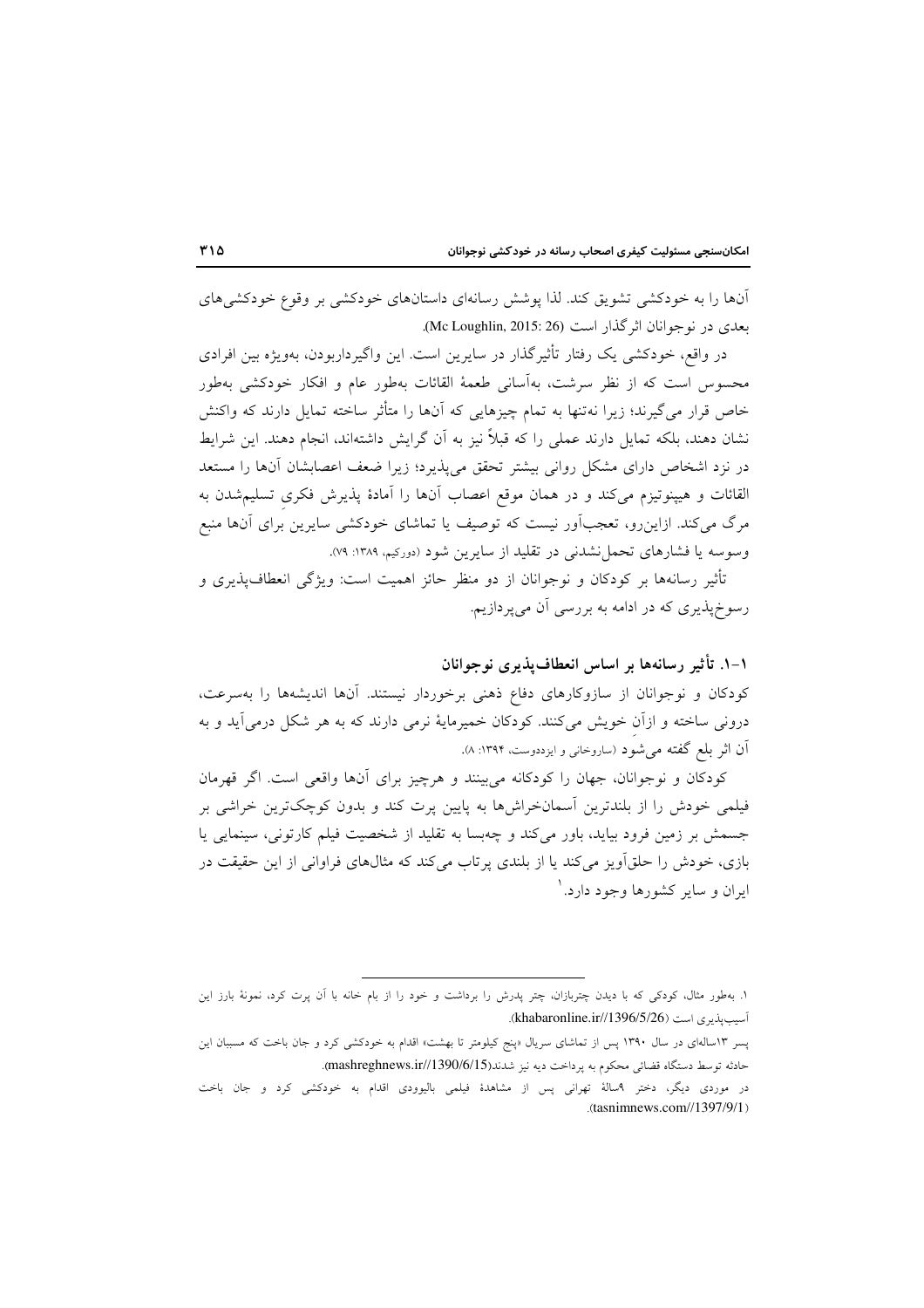مطال<del>یات م</del>قو<del>قی کفرکر و جرم شک</del>ر دورهٔ ۴۹، شعارهٔ ۲، پاییز و زمستان ۱۳۹۸

باندورا در نظریهٔ یادگیری مشاهدهای در آزمایش معروف خود به نام «عروسک بوبو» نشان داد که کودکان رفتارهایی را که در دیگران مشاهده میکنند، یاد گرفته و تقلید میکنند. کودکانی که در آزمایش باندورا شرکت کرده بودند، فرد بالغی را مشاهده کردند که رفتار خشنبی با عروسک بوبو داشت. هنگامی که بعداً به کودکان اجازه داده شد تا در یک اتاق دیگر به بازی با عروسک بوبو بپردازند، آنها شروع به تقلید و تکرار رفتارهای خشنی که قبلاً مشاهده کرده بودند، نمودند (Miller, 2015: 285)

۱–۲. تأثیر رسانهها بر اساس رسوخپذیری نوجوانان

در جهان رسانهای کنونی تواناییها و ظرفیت ذهنی کودکان و نوجوانان در حال گسترش است. اگر اطلاعات غلط و غیرواقعی باشند، تحول شناختی نیز هماهنگ با این دروندادهای غیرواقعی رخ مى،دهد. علاوه بر تأثير شناختى كودكان، آنان از لحاظ عاطفى نيز تحت تأثير اطلاعات دريافتى خود هستند. تنوع واکنشهای عاطفی انسانها در فرهنگهای کودکان، همه نشان از آن دارد که محیط، تأثیری شگرفی بر تحول عاطفی کودکان دارد (ساروخانی و ایزددوست، ۱۳۹۴: ۳۶). آنچه امروزه با

مورد دیگر مربوط به بازی pokemon red and Green بود که وقتی بچهها به مرحلهای از بازی به نام «شهر بنفش» می رسیدند. خودکشی میکردند. بررسی ها نشان میداد فرکانسهای موجود در موسیقی اَهنگ این مرحله، عامل خودکشی کودکان بوده است. در واقع فرکانسهایی در این اَهنگ وجود داشتند که تنها گوش کودکان کم سنوسال که حساس تر است، قادر به شنیدن اَنها بود و این فرکانسها روی بافتهای مغزی کودکان تأثیر منفی گذاشته و موجب خودکشی آنان یا سردردهای شدید میشد .(dbazi.com//1394/11/7)

همچنین بازی «مریم» که اخیراً منتشر شد، بیشتر دربارهٔ ارواح سرگردان و اجنه بود و با دسترسی به اطلاعات کاربر، از جمله موقعیت مکانی و شماره تماس و غیره، کاربرانی را که دارای سن کمتر هستند، دچار وحشت شدید میکند. طی تماس های مختلف در ساعات نیمهشب و تهدید و ترساندن فرد، کاربر هرچه بیشتر مجاب میشود که با اجنه ارتباط پیدا کرده است، دچار وحشت میشود و دست به کارهایی همچون خودکشی میزند (imna.ir//1398/4/19).

در بازی Momo نیز از همین طریق استفاده شد. ابتدا یک شمارهٔ ناشناس، کاربران را به بازی دعوت میکند تا به Momo پیامی ارسال کنند. پس از ارسال پیام، تصاویر ترسناک و پیامهای خشونتآمیزی برای کاربر فرستاده میشود و پس از آن با استفاده از اصول روانشناسی، مخاطب را مجاب میکند که مرتکب خودکشی شوند. نوجوانان بیشترین مخاطبین این بازیاند (yjc.ir/6655843//1397/6/19)

اخیراً تحت تأثیر بازی نهنگ آبی، نوجوانان بسیاری در سطح جهان و بنا به اظهارات برخی رسانهها در ایران، مانند دو دختر دبیرستانی در اصفهان که پس از انتشار یک کلیپ از خود از فراز پل مستقر بر بزرگراه چمران اصفهان خود را پرتاب کردند، مرتكب خودكشي شدهاند.

بازی نهنگ اَبی، بازیکنان نوجوان را به انجام وظایف مربوط به اَسیب به خود در یک دورهٔ ۵۰ روزه تشویق و گاه وادار میکند که آخرين وظيفه براي بوندهشدن، خودكشي است (sputniknews.com//2017/10/23).

سریال «سیزده دلیل برای اینکه» یک داستان ساختگی منتشرشده در سایت netfix است و حوادث دردناک یک دانش آموز دبیرستانی را که تصمیم به پایاندادن به زندگی خود بهوسیلهٔ خودکشی دارد، در برمیگیرد (bartarinha.ir//1396/6/3).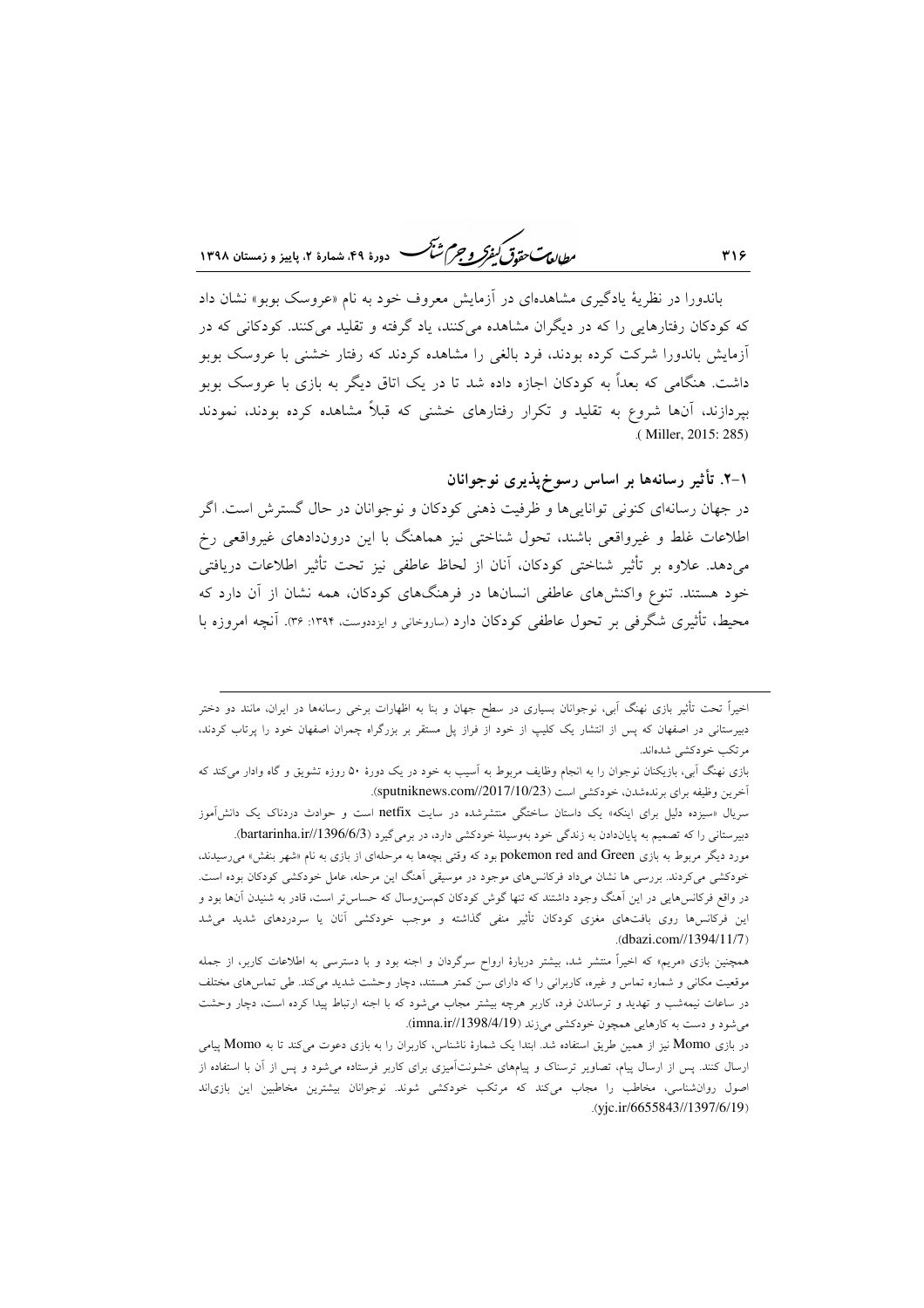عنوان «زير پوستي شدن» مطرح است، درخصوص كودكان و نوجوانان مصداق دارد. آنها بهسرعت ارزش۵ما، هنجارها و اندیشهها را درونی میسازند و بر اساس آن رفتار میکنند (ممان ۸).

تأثیر رسانههای جمعی بر این گروه، قطعی، پایدار، عمیق و عملی است. منظور آن است که نوجوان برای تحقق اندیشهاش هزینهٔ عملش را نیز می پذیرد. در برابر محافظهکاری بزرگ سالان، او به اندیشهاش جامهٔ عمل میپوشاند. به بیان دیگر، پذیرش برای کودک، نوجوان و حتی جوان دارای چنان اهمیتی است که وارد حوزهٔ عمل میشود. آنان از محافظهکاری و نسبی|ندیشی بزرگسالان هیچ بهرمای ندارند؛ لذا بهسرعت میپذیرند و بهسرعت اندیشه را جامهٔ عمل میپوشانند که حساسیت رسانهها در برابر این گروه اجتماعی به همین خاطر است. چنانچه رسانهای اندیشهای نامطلوب را القا کند و از همهٔ قوانین خاص القا نیز بهره جوید، به یقین مسخ و تخدیر جوانان و کودکان را موجب میگردد. اما متأسفانه تجاریشدن رسانهها، پیدایش هدفهای سودجويانه بهويژه انديشة سود آنى از طريق رسانهها، موجبات پديدآمدن محيطى مخاطرهآميز را برای کودکان فراهم ساخته است؛ لذا تمایل به خشونت و استفاده از ابزار خشن در رفع مسائل بین انسانها در زمرهٔ تبعات اجتنابناپذیر این وسایل در خدمت سود آنی و تجارت و تمتع است.

بنابراین، اگر برنامهٔ رسانهها فقط شامل رفتارهای جنایی و خشونت و خودکشی یا دیگرکشی باشد، ممکن است روحیهٔ ماجراجویی و درندهخویی را در کودکان و نوجوانان بیدار کند و آنها را به سوی عوامل ضداجتماعی و مخرب سوق دهد؛ زیرا کودکانی که در سال های اولیهٔ زندگی قرار دارند، با دیدن صحنههای سینمایی و تلویزیونی نمیتوانند روابط لازم را بین وقایع آن و خود برقرار کنند. در نتیجه دچار یک تفرقهٔ ذهنی می شوند و اگر این تصاویر با خشونت و کشت و کشتار همراه باشد، با القاء ذهنی برای کودک همراه است و در نهایت ممکن است او را به انجام عملیات جرمزا سوق دهد. در این موارد، اگر نوجوان یا کودکی مخاطب قرار گیرد که روابط خوبی با خانوادهٔ خود ندارد یا اینکه خانواده به علت ناآگاهی نمیتواند راهنمایی لازم را در اختیار نوجوان قرار بدهد، تلویزیون بهصورت تنها دوست و سرگرمی که آرزوی طفل است، درمی[ید. در چنین وضعی خطر جایگزینی امور غیرواقعی زیاد است و در نتیجه نفوذ رسانه بسیار مؤثر و قاطع خواهد بود (Tuisku, 2014: 313). در این راستا به نمونههای متعددی در گوشهوکنار جهان می توان اشاره کرد که طفلی بهتنهایی یا بهاتفاق دیگری دست به ارتکاب جنایت یا عمل خلافی زده است و روش انجام آن به یک برنامهٔ تلویزیونی یا بازی شباهت داشته که در بازیها این امر ملموس تر است؛ زیرا در برنامههای تلویزیونی کودکان و نوجوانان فقط ناظر خشونت هستند؛ اما در بازیهای رایانهای مستقیماً اعمال خشونتآمیز را تجربه می کنند (میری، ۱۳۸۱: ۲).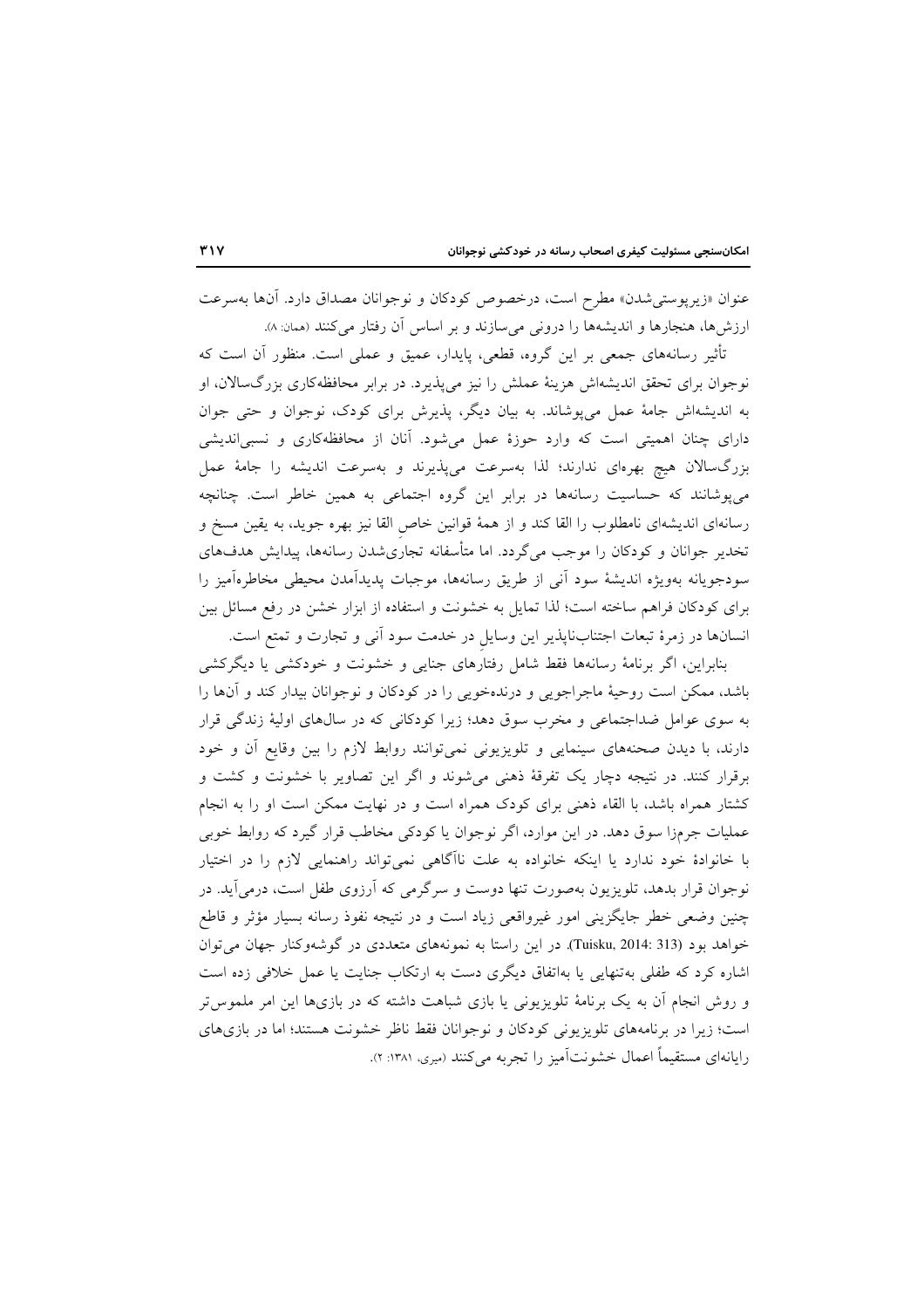ر .<br>مطالعات متحقق *کفوکر و جرم شنگ* دورهٔ ۴۹، شمارهٔ ۲، پاییز و زمستان ۱۳۹۸

می توان گفت وقتی که کودکان مدت مدیدی را به تماشای خشونت می نشینند یا در سطح بالاتری، بهعنوان بازیگر اصلی بازی، خشونت، کشتن و بزهکاری را در فضای مجازی تجربه می کنند، طبق نظریهٔ یادگیری اجتماعی، چنین رفتاری در آنها درونی می شود و سعی در اجرای آن در واقعیت دارند و این رفتارها برای آنها توجیه می شود (طهماسبیقرابی و زکوی، ۱۳۹۵: ۷۵).

در حال حاضر گرچه زمینههای خودکشی در نوجوانان نسبت به بزرگسالان متفاوت است و کمتر واقع می شود، بر اساس دادههای جدید، سن خودکشی در حال کاهش بوده و بیشتر در بازهٔ سني 10 تا ٢۴ سال اتفاق مي افتد (276 :Roh & Jung & Hong, 2018).

تمایز این نوع خودکشی با اشکال دیگر خودکشی به علل مختلف روانی، اجتماعی یا اقتصادی در نقش و تأثیر شخص ثالث با ایجاد انگیزش و تحریک یا تهدید به خودکشی، طراحی آن در قالب یک بازی و وجود جامعهٔ مخاطب نوجوان و جوان، شیوع آن بهصورت یک موج یا کنجکاوی و حس ماجراجویی و درنهایت منجرشدن به خودکشیهای متعدد در بازهٔ زمانی اندک است. خودکشی بهعنوان یک امر مذموم اخلاقی و اجتماعی از جمله موضوعات مطالعات روان شناسی و جامعه شناسی بوده است که ورود آن به حوزهٔ حقوق کیفری نیز مدنظر حقوق دانان قرار گرفته است. در اکثر جوامع این امر جرمانگاری نشده است؛ زیرا درنظرگرفتن هرنوع مجازات در این باب فاقد خاصیت بازدارندگی، حتی در خصوص شروعکنندگان به خودکشی است؛ چه این افراد بیش از هرچیز نیازمند اقدامات تأمینی متناسبی هستند که بتوان آنها را پس از چنین تجربهٔ دردناکی به جامعه بازگرداند. اما بحث از خودکشی در دنیای معاصر تا همین جا خاتمه نمی یابد و بررسی اقدام تحریککنندگان و مسببین خودکشی فرد مستلزم نگاهی دقیق است (کوشا، ۱۳۹۲: ۱۵۲). در واقع، بررسی ابعاد کیفری در بحث تأثیر و مسئولیت رسانهها بر خودکشی نوجوانان و لزوم واكنش مناسب به اين نوع اعمال بهخصوص با ورود در دنياى بازى و تفريح نوجوانان، موضوع منتخب مقالة حاضر است.

۲. بررسی مسئولیت کیفری رسانههای مؤثر در خودکشی نوجوانان خودکشی دومین علت مرگومیر در سنین ۱۵ تا ۲۹ سال در سطح جهان و همواره یکی از نگرانی۵مای عمدهٔ بهداشت عمومی است (سیمبر، ۱۳۹۶: ۱۱۵۷).

بررسیهای علمی نشان از آن دارد که افرادی که اقدام به خودکشی میکنند، اغلب در حالت روانی مناسبی به سر نمی برند. مهمتر آنکه وقتی فردی، دیگری را بهنحوی تحریک و ترغیب به خودکشی می نماید یا دیگری را در اقدام به خودکشی مصممتر میکند، در واقع قدرت تصمیمگیری فرد را بهشدت تحت تأثیر قرار میٖدهد که گاه اگر اقدامات مثبت وی نبود، در نهایت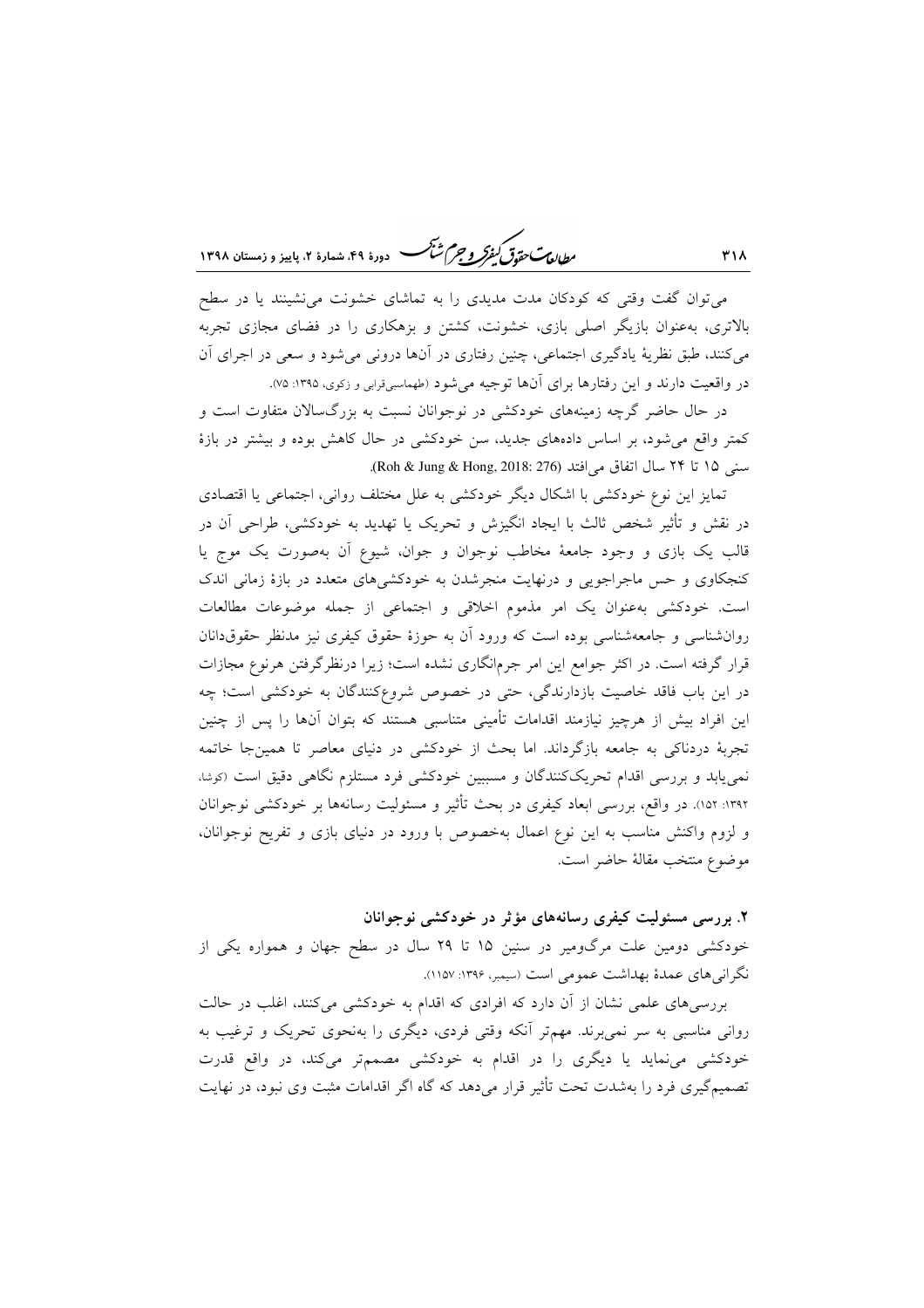فرد دست به خودکشی نمیزد (کوشا و علینژاد، ۱۳۹۲: ۱۶۳). این موضوع در خصوص رسانهها و بازیهای رایانهای در این مقاله تحلیل و بررسی میشود.

بازیهای دیجیتال از شکلهای ساده شروع شده و بهصورتهای پیچیده و با تصاویر نزدیک به واقعیت تبدیل شدهاند. بازیها هرچه پیچیدهتر میشوند و ظرافت گرافیکی آنها افزایش می یابد، به همان اندازه نیز تأثیر عمیقتری بر روح و فکر مخاطب خود میگذارند؛ یعنی بازیهای مجازی جدید، برخلاف بازیهای قدیمی که در قالبهایی چون « آتاری»، «میکرو»، «سگا» و... مشهور بودند، تنها به یک سناریو محدود نیستند. ویژگی خاص بازیهای نوین، تعاملی بودن آنهاست؛ یعنی نرمافزار بازیها بهگونهای طراحی شده است که به بازیکن میگویند که چه برنامهها و فعالیتهایی را می تواند اجرا کند و چه اقداماتی را نمی تواند انجام دهد. هرچه فرد امکان بیشتری برای دخل وتصرف در گزینهها و سناریوهای بازیها داشته باشد، بیشتر لذت می برد و در نتیجه احتمال اعتیاد و تأثیرپذیری از چنین بازیهایی افزون $تر از قبل است. همچنین، بازیهای نوین$ بهلحاظ گرافیکی نیز واقع گرا و جذابترند و می توانند فضایی شبیه به زندگی واقعی را بازسازی کنند. به همین دلیل هم رخنهٔ آنها در ضمیر ناخوداًگاه کودکان و نوجوانان و نهادینهشدن سبک زندگی، شدیدتر و عمیقتر صورت می پذیرد. برخی از بازیهای مجازی جدید که در دسترس فرزندان است، دارای زمینه و محتوای وحشت و توهم است که بر تصمیمگیری و عملکرد بازیکن در دنیای واقعی و مجازی می تواند بسیار مؤثر باشد (نصر اصفهانی و همکاران، ۱۳۹۶: ۲۸۳).

۲-۱. امکانسنجی مسئولیت کیفری رسانههای مؤثر در خودکشی نوجوانان

طراحی بسیاری از این قبیل رسانههای آنلاین، مانند بازی نهنگ آبی یا مومو یا سایر بازیهای خشونتزا و متصل به ادمین یا سریالها و فیلمهایی که چنین خطابی دارند و عملاً نیز منجر به خودکشی در شخص شوند، بهگونهای است که فرد تحت تأثیر دادههای دریافتی خود از آن رسانهها مرتکب اسیب به خود یا خودکشی میشود. لذا قابلیت مجازات و مسئولیت کیفری طراح چنین رسانههایی در ورود به مباحث حقوق کیفری قابل بررسی است.

با توجه به اینکه طبق قوانین موجود، خودکشی جرم نیست و لذا معاونت در خودکشی نیز اصولاً قابلِ مجازات نمی باشد، آیا می توان وصف مجرمانهای برای رفتار فرد خودکشی کننده متصور بود که بهتبع اَن نیز ادمین یا طراح بهعنوان معاونت در جرم وی شناخته شود؟ در پاسخ شاید بیان شود در مورد خودکشیهای موفق، یعنی آن نوع از خودکشی که هدف فرد محقق می شود و او می،میرد، با توجه به اینکه اولاً این عمل جرمانگاری نشده و ثانیاً اصل شخصی,بودن مجازاتها در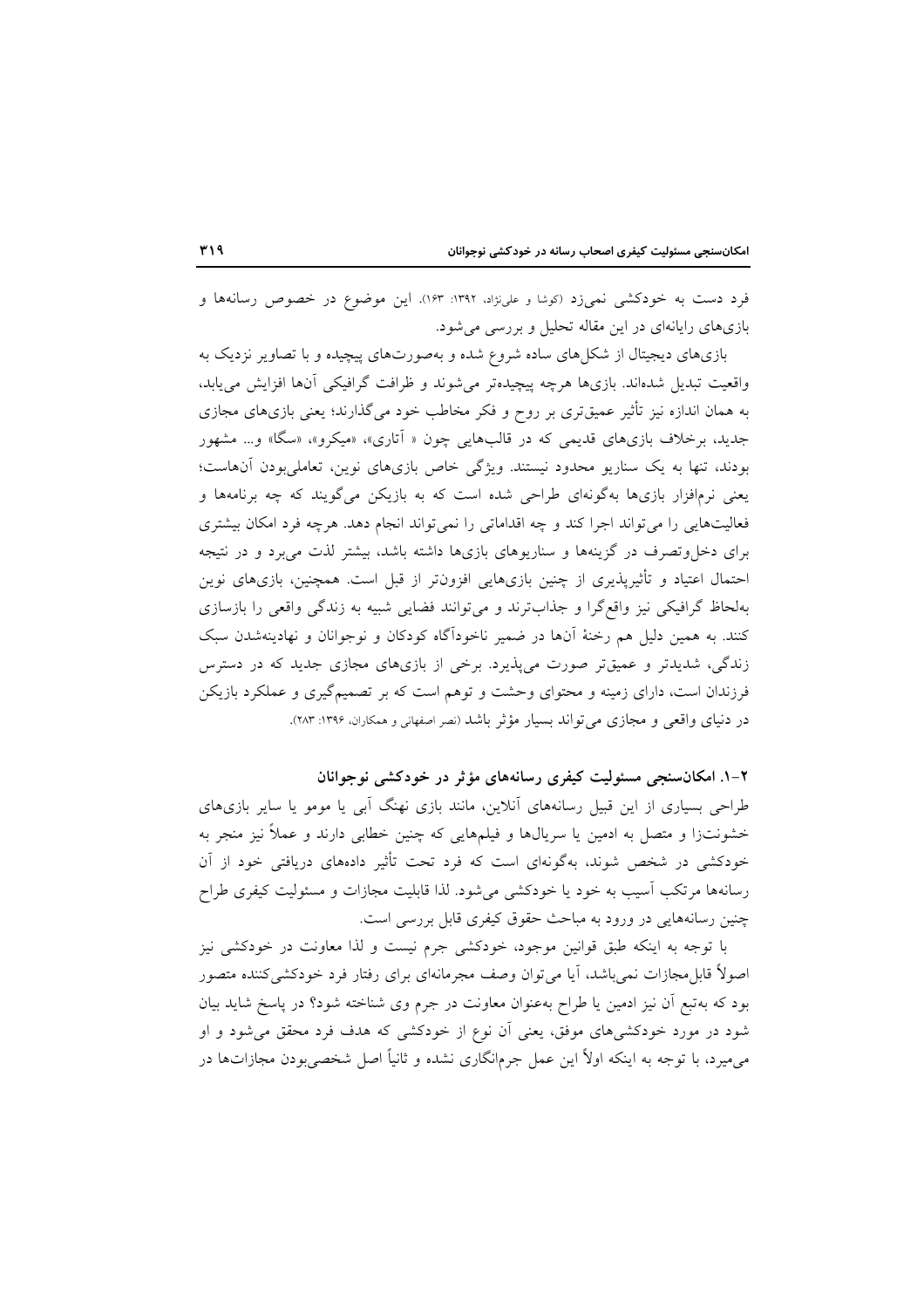ر .<br>مطالعات متحقق *کفوکر و جهم شنگ* دودهٔ ۴۹، شعارهٔ ۲، پاییز و زمستان ۱۳۹۸

نظام حقوق کیفری ایران حاکم است و وقتی فرد می میرد، دیگر کسی وجود ندارد که بتوان او را مجازات کرد، لذا رفتاری که مشمول حقوق کیفری باشد، محقق نشده است.

البته برخي معتقدند اگر رفتاري به استناد اصل ١۶٧ قانون اساسي جرم باشد، طبق قاعدهٔ «كل من ارتکب حراما فللامام تعزیره»، معاونت در اَن متصور است. به نظر می رسد در صورت پذیرش مبنای اصل ۱۶۷ قانون اساسی در وقوع خودکشی منجر به مرگ شخص، معاون را می توان از باب این اصل و قاعدهٔ اعانت بر اثم، تا ۷۴ ضربه تعزیر نمود. اما در صورت نیذیرفتن آن مبنا، حکم به برائت باید صادر شود (برهانی و الهام، ۱۳۹۵: ۳۲۵). زمانی که خودکشی به مرگ منتهی نمی شود، قدری می توان با احتیاط پاسخ داد و عمل فرد را تحت عناوین دیگری قابل مجازات دانست.

بهطور مفروض، اگر فردی بخواهد در اماکن و انظار عمومی دست به خودکشی بزند، قطعاً اقدام او باعث وقوع بی نظمی در محل اقدام و برهمخوردن آسایش و آرامش می شود. در این فرض، مادهٔ ۶۱۸ قانون مجازات اسلامی مصوب ۱۳۷۵ مقرر میدارد: «هر کس با هیاهو و جنجال یا حرکات غیرمتعارف یا تعرض به افراد موجب اخلال نظم و آسایش و آرامش عمومی گردد یا مردم را از کسب و کار باز دارد به حبس از سه ماه تا یک سال و تا ۷۴ ضربه شلاق محکوم خواهد شد.» لذا امکان پیگرد و مجازات فردی که در انظار عمومی اقدام به خودکشی کرده است و به هر دلیلی موفق نشده اما اقدام او موجب برهمخوردن نظم و آسایش عمومی شده است، وجود دارد. از سوی دیگر، خودکشی و آسیبرسانی به خود در دین مبین اسلام یک فعل «حرام» است. مادهٔ ۶۳۸ قانون مذکور مقرر میدارد: «هر کس علناً در انظار و اماکن عمومی و معابر تظاهر به عمل حرامی کند علاوه بر کیفر عمل، به حبس از ۱۰ روز تا دو ماه یا تا ۷۴ ضربه شلاق محکوم میشود.» در این مورد هم میتوان کسی را که در مرئی و منظر عموم دست به خودکشی زده و نمرده است، از باب انجام فعل حرام در انظار و اماکن عمومی مجازات کرد.

جای دیگری از قوانین جزایی نیز اقدام به خودکشی، یعنی در واقع همان خودکشی ناموفق جرمانگاری شده است. طبق مادهٔ ۵۱ قانون مجازات جرائم نیروهای مسلح مصوب ۱۳۸۲، هر نظامی که برای فرار از کار یا انجام وظیفه یا ارعاب و تهدید فرمانده یا رئیس یا هر مافوق دیگر یا برای تحصیل معافیت از خدمت یا انتقال به مناطق مناسبتر یا کسب امتیازات دیگر عمداً به خود صدمه وارد کند یا حتی تهدید به خودزنی کند، حسب مورد علاوه بر جبران خسارت، به حبس محکوم می شود.

لذا در صورتی که مواد قانونی یادشده پیرامون رفتار بازیکنی که موفق به خودکشی نشده است، صدق کند، طراح بازی نیز مطابق با مادهٔ ۱۲۷ قانون مجازات اسلامی ۱۳۹۲ بهعنوان معاون مجازات خواهد شد.

 $rr.$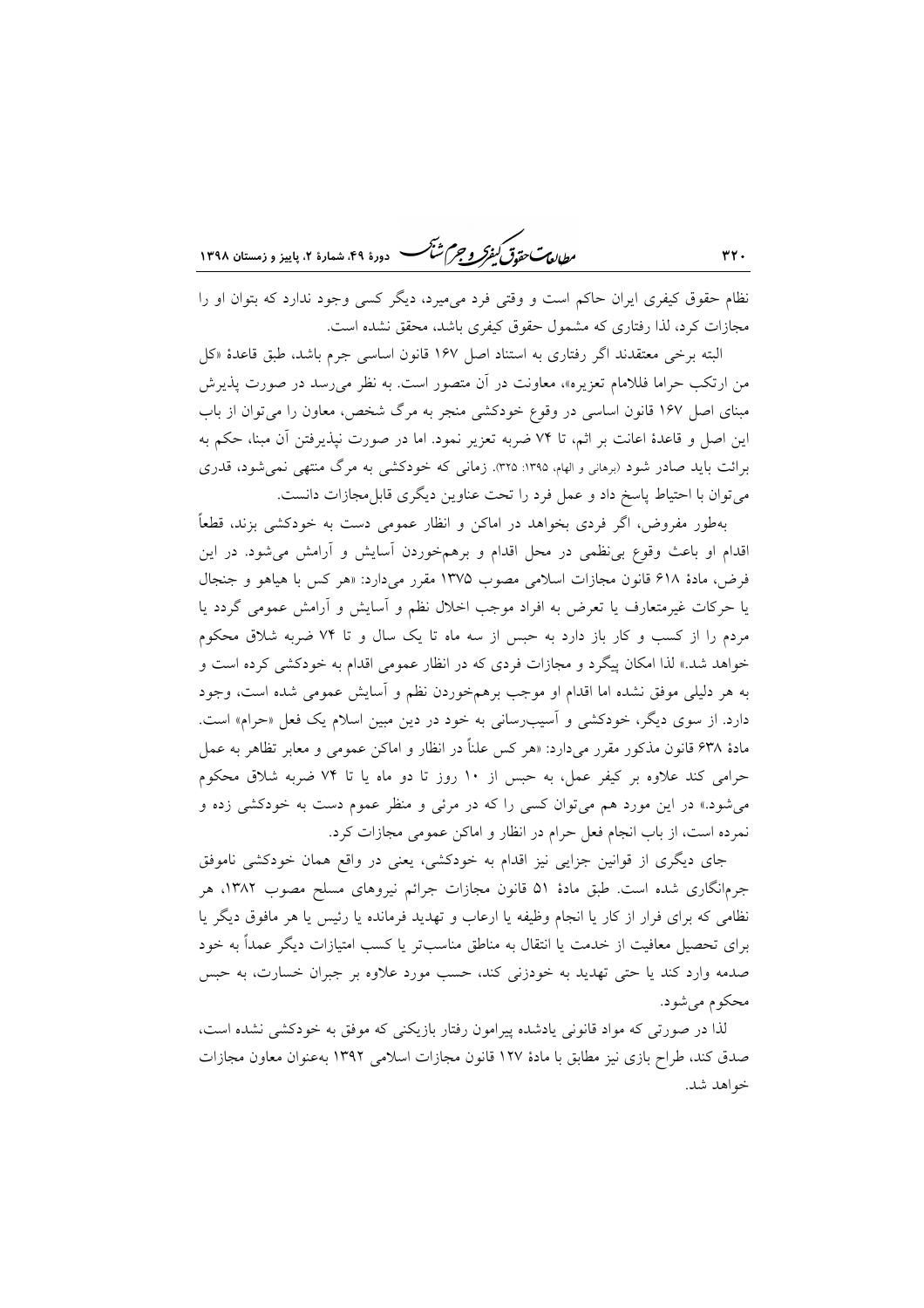اما نکته شایان توجه آن است که اولاً شخصی که دست به خودکشی میزند، معمولاً تحت فشار روانی و آسیبهای شخصیتی بوده است؛ لذا طرح چنین مواد قانونی برای این افراد حداقل از منظر جرمشناسی موجه و پذیرفتهشده نیست و لزوماً با عمل خودکشی در یک<code>راستا</code> نیست. ثانیاً با توجه به اینکه مقالهٔ حاضر در خصوص تأثیرگذاری و مسئولیت صاحبان رسانهها بر خودکشی نوجوانان است، با توجه به ویژگی خاص نوجوانان در ارتکاب افعال خود و همچنین جرائمشان، لذا مجر مشناختن آنها بر اساس عمومات قانون مجازات از اهداف این قانون نبوده و مردود است.

۲-۲. قوانین مربوط به مسئولیت کیفری رسانههای مؤثر در خودکشی نوجوانان

گاه قانونگذار معاونت در ارتکاب جرم را تابعی از جرم مباشر و شرکا نمی،داند و بعضاً، معاونت را مستقلاً جرم محسوب نکرده است. خطرناکبودن و اهمیت این نوع معاونت آنچنان است که قانونگذار أن را جرمی مستقل و علیحده محسوب و فاعل أن را همانند مباشر در جرم قابل، حجازات می داند (سبزوارینژاد، ۱۳۹۳: ۳۶۶). گاه نیز، بهدلیل اهمیت حفظ نظم و صیانت حریم اجتماعی و تضمین مصونیت جامعه، معاونت در برخی جرائم بهعنوان جرمی مستقل به تصریح قانون گذار رسیده است (الهی منش و سدرهنشین، ۱۳۹۱: ۹۷).

مادهٔ ۱۵ قانون جرایم رایانهای (مادهٔ ۷۴۳ قانون تعزیرات اسلامی) نیز از جملهٔ آنهاست. در این ماده، مصادیق رفتارهایی ذکر شده که بخش عمدهای از آن در قانون مجازات بهعنوان معاونت ذکر شده است اما در این ماده در حکم جرمی مستقل و بهنوعی مباشرت قلمداد شده است که این اقدام قانونگذار را می توان در راستای نقش چشمگیر و پررنگ رسانههای جمعی در زندگی افراد تفسیر کرد. خصوصاً گروه سنی مخاطب این رسانهها که اکثراً افراد کم سنوسال $اند و در شرایط$ حساس و تأثیرپذیری قرار دارند، نقش پیشگیرانهٔ چنین تدابیر کیفری را توجیه می کند.

نکتهٔ درخور توجه آن است که جرائم مقرر در مادهٔ ۱۵ مطلقاند و لزومی به احراز نتیجهٔ مجرمانه نیست و صرف انجام حداقل یکی از افعال فیزیکی مصرح در قانون، برای تحقق جرم کفایت می کند که این تصمیم قانونگذار ارزشمند است. آنچه در تحقق این ماده شرط است، دعوت دیگری به خودکشی میباشد. این رفتار باید عمداً و با قصد دعوت به خودکشی همراه باشد؛ یعنی دعوتکننده با علم به دعوت و آگاهی به مفهوم الفاظ یا نوشتههایی که به کار می گیرد و همچنین اراده به دعوت یا خواست تحقق خودکشی، شخص مخاطب را دعوت به خودکشی می نماید؛ زیرا دعوتکننده از ارادهٔ خود بهدنبال اثر و نتیجه، یعنی خودکشی دعوتشونده است؛ هرچند مخاطب خودکشی نکند یا عملیات خودکشی به هر دلیلی ناموفق بماند. به بیان دیگر، با وجود اینکه دعوت به خودکشی طبق این ماده جرم مطلقی است و نیاز به تحقق نتیجه ندارد،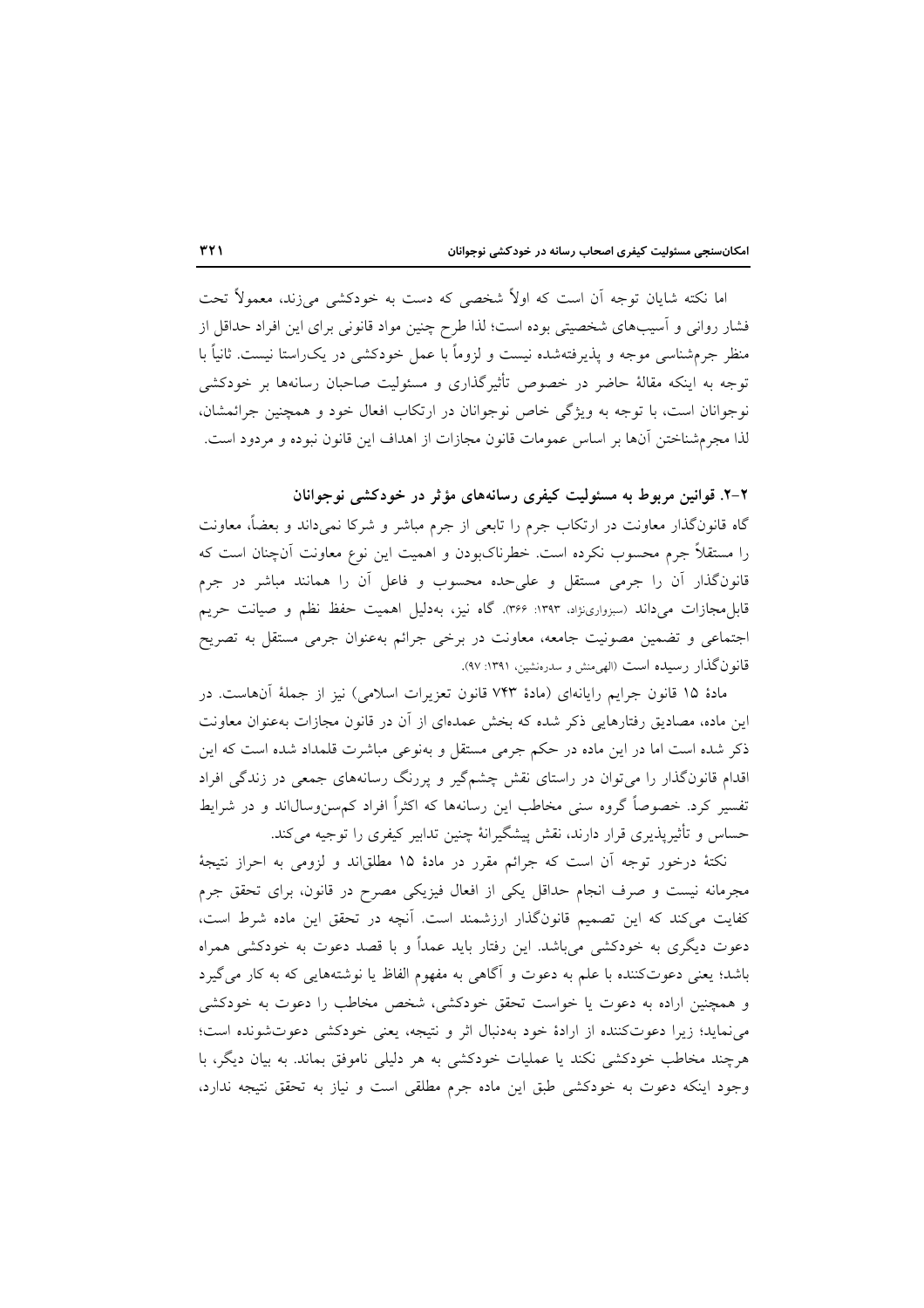مطالعات *متعاق کفوکر و جهم شنگ* دودهٔ ۴۹، شعارهٔ ۲، پاییز و ذمستان ۱۳۹۸

دعوتکننده باید سوءنیت خاص داشته باشد تا با اجتماع سایر شرایط، مجرم شناخته شود (شاکری و رستگاري، ١٣٩٢: ٩٠).

مراحل چنین بازیهای رایانهای منجر به تمایل به خودکشی می شود که معمولاً بهگونهای است که بازیکن، دستورات و اوامر شخص طراح و ادمین را اجرا و با اقداماتی، مانند ارسال عکس از فعالیت خود، اجازهٔ ترقی به مراحل بالاتر را کسب می نماید و در اینجاست که می توان گفت طراح یا ادمین ٰ بهنوعی نقش آمرانه و راهنمای کاربر بازی را ایفا می کند.

به نظر می رسد قانونگذار در حوزهٔ جرایم رایانهای، اهمیت تأثیرگذاری و قدرت فضای رایانه و اینترنت در شکل گیری شخصیت و تمایلات افراد را در نظر گرفته و لذا در بند ب بهنوعی معاونت در خودکشی را دارای وصف کیفری و قابل مجازات شناخته است.

با توجه به اوصاف فوق، مي توان اقدام وي را مصداق بند ب مادهٔ ۱۵ قانون جرايم رايانهاي و مستوجب مجازات دانست: «هركس از طريق سامانههاي رايانهاي يا مخابراتي يا حامل داده، مرتکب اعمال زیر شود بهترتیب زیر مجازات خواهد شد: … چنانچه افراد را به ارتکاب… خودکشی… تحریک یا ترغیب یا تهدید یا دعوت کرده یا فریب دهد یا شیوهٔ ارتکاب یا استعمال آنها را تسهیل کند یا آموزش دهد... .» با ملاحظهٔ اعمال یادشده در مادهٔ مزبور و ارتکاب خودکشی، می توان احراز کرد که اقدام ادمین بنا به تصریح قانون، جرم است و مسئولیت کیفری دارد؛ زیرا بازیکن همان گونه که پیشتر ذکر آن رفت، بهطرز مسخشدهای مطیع دستورات و آموزشهای ادمین است و این شخص ناظر یا ادمین، در تکمیل اجرای بازی در مرحلهٔ پایانی از وی می خواهد که با صعود به ارتفاع، اقدام به خودکشی و پرتاب خود بر زمین نموده و نهنگ خود را در بافت کند.

دیدگاه دیگر که پیرامون قابلیت سرزنشپذیری طراح یا ادمین این بازیها مطرح شده، در بحث تحریک دیگری در ایراد جنایت بر خود است که این موضوع بسته به شرایط تحریکشونده متفاوت است. تحریک رسانهای نوعی وسوسهانگیزی و رسوخ در افکار بنیادین، سلامت فکری و حریم اندیشهٔ بشری است که یکی از توابع آن ایجاد زمینهٔ خشونت رفتاری در کودکان و نوجوانان است (امیریان فارسانی و رئیسی، ۱۳۹۶: ۱۱۱). اگر بر آثر تحریک فرد عاقل و بالغ یا صغیر ممیزی، دیوانه یا کودک غیرممیزی به خود یا دیگری آسیب بزند، مسئولیت بهعهدهٔ دعوتکننده به خودکشی است.

۱. مدیر سیستم کامپیوتری که به وی system administrator میگویند، در واقع فردی است که سیستم یا شبکهٔ کامپیوتری را نگهداری و اداره میکند و با پشتیبانی از اطلاعات، پاسخگوئی به سؤالات کاربران، ثبت و بررسی لاگها در سیستم و غیره وظایف .<br>خود را انجام میدهد. در بازیهای رایانهای، طراح بازی، نوشتن کدها و قواعد دستوری بازی و ارتقای آن را بر عهده دارد و ادمین در تماس و پاسخگویی در ارتباط با کاربران قرار می گیرد.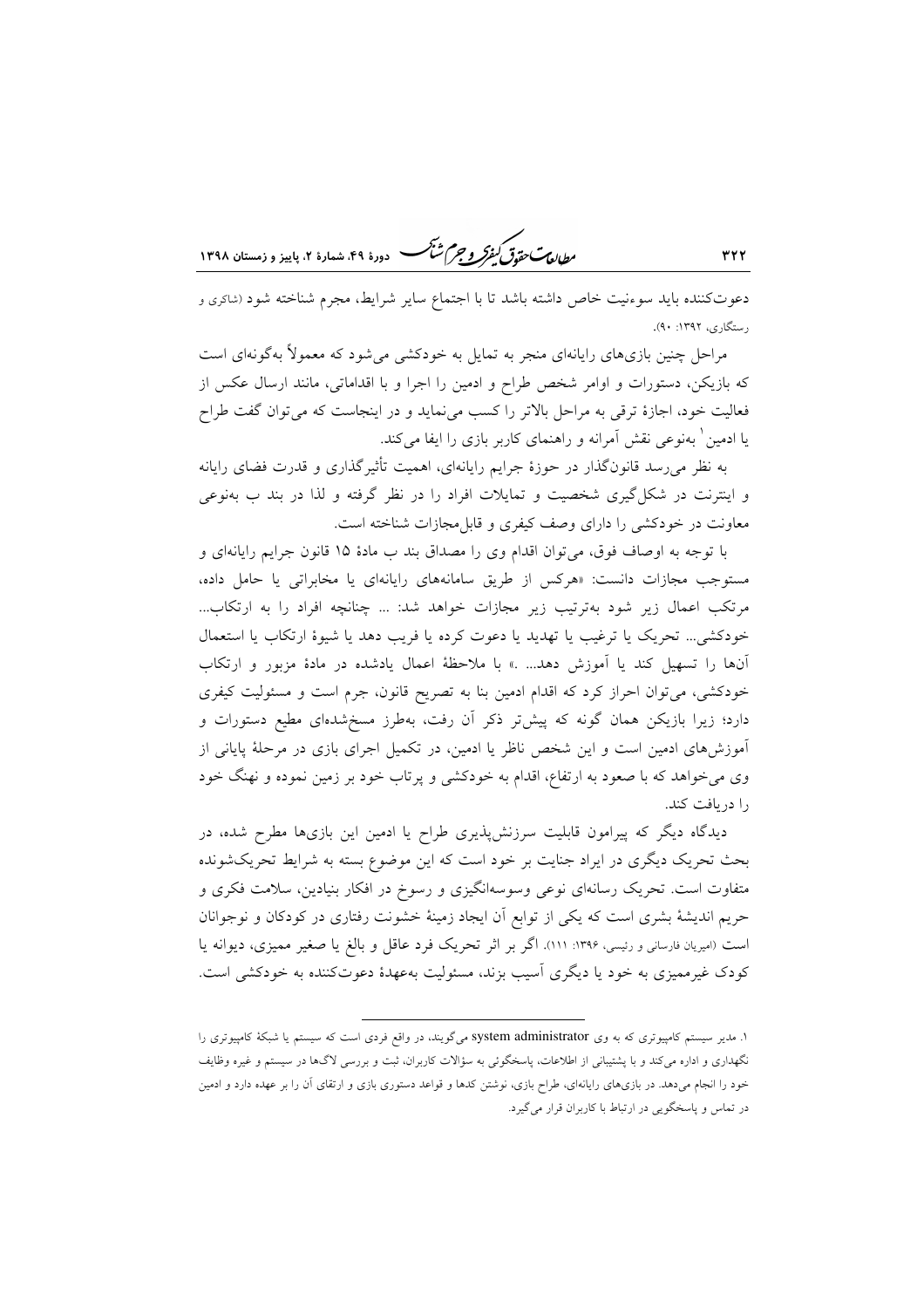چنانکه قسمت اخیر مادهٔ ۵۲۶ قانون مجازات اسلامی ۱۳۹۲ مقرر داشته است: «... در صورتی که مباشر در جنایت بی|ختیار،جاهل، صغیر غیرممیز یا مجنون یا مانند أنها باشد فقط سبب ضامن است.» البته در اینجا به نظر می رسد این اقدام، دعوت به خودکشی محسوب نمی شود؛ بلکه دعوتکننده سبب اقوی از مباشر است؛ زیرا ارتکاب جرم به او منتسب است (شاکری و رستگاری، ۱۳۹۲: ۱۰۲). اگر کسی برای تحقق جرمی به مجنون نسبی(دارای مسئولیت کیفری) یا صغیر ممیز یاری رساند (معاونت کند)، دو حالت را می توان تصور کرد. در حالت اول گاهی رفتار وی بر روی مباشر آنچنان تأثیر اساسی دارد که رفتار مباشر سرزنش،پذیر نیست؛ در این حالت، محرک سبب اقوی از مباشر و مسئول است و از مباشر رفع مسئولیت میشود. صور مادهٔ ۱۲۷ قانون مجازات اسلامی ۱۳۹۲ شامل آن می شود. گاهی نیز تأثیر عمل محرک به اندازهای نیست که موجب قطع رابطهٔ علیت میان عمل مباشر و جرم واقع شده شود و از سرزنش پذیری عمل مباشر نمی کاهد؛ در این حالت، عمل شخص محرک، مصداق معاونت در جرم مباشر (ممیز یا مجنون نسبی) است که در ذیل مادهٔ ۱۲۷ آمده است (سلطانی، ۱۳۹۱: ۱۴۲). نباید از نظر دور داشت که رسانهها با استفاده از شگردهای منحصربهفرد و قدرت تاثیرگذاریشان به تقویت انگیزهٔ ارتکاب عمل مجرمانه میپردازند. بهعبارتی، تحریک رسانهای نوعی وسوسهانگیزی و رسوخ در افکار بنیادین، سلامت فکری و حریم حرمت بشری، بهخصوص افراد کمسال است.

یکی دیگر از مصادیق وجود خدشه در اراده و تصمیم فرد، ارتکاب رفتار بر اثر تهدید دیگری است. رفتار تهدیدکننده (ادمین)، بسته به آنکه چه میزان ترس و فشار در بازیکن ایجاد کند، خواستهٔ وی از بازیکن چه باشد و بازیکن به خواستهٔ وی تن دهد یا خیر، دارای احکام مختلفی است که بر اساس قواعد زیر تبیین می شود:

الف) اگر از تهدیدشده، رفتاری غیرمجرمانه را تقاضا کند، عمل تهدیدکننده مصداق مباشرت در جرم مستقل «تهدید» است و عمل تهدیدشده قابل.مجازات نیست (صرفنظر از انجام یا عدم انجام رفتار توسط فرد تهديدشده)؛

ب) اگر از تهدیدشده، رفتاری مجرمانه را تقاضا کند، تهدیدکننده معاون در جرمی است که تهدیدشده آن را انجام داده است. اما هر گاه فشار ناشی از تهدید، عرفاً غیرقابل تحمل و موجب تحقق «اکراه یا اجبار» باشد، تهدیدشده (مکرّه یا مجبور) فاقد مسئولیت کیفری و مدنی است و تهدیدکننده با عنوان سبب اقوی از مباشر به مجازات مباشرت در همان جرمی که تهدیدشده مرتکب گشته است، محکوم می شود (سلطانی، ۱۳۹۱: ۷۹).

در مورد تأثیر طراح یا ادمین در رفتار بازیکن، یعنی اکراه و تهدید یا تحریک وی برای خودکشی، از یک سو می توان نقش ادمین بهعنوان اکراهکننده را مردود دانست؛ زیرا طبق مادهٔ ۱۵۱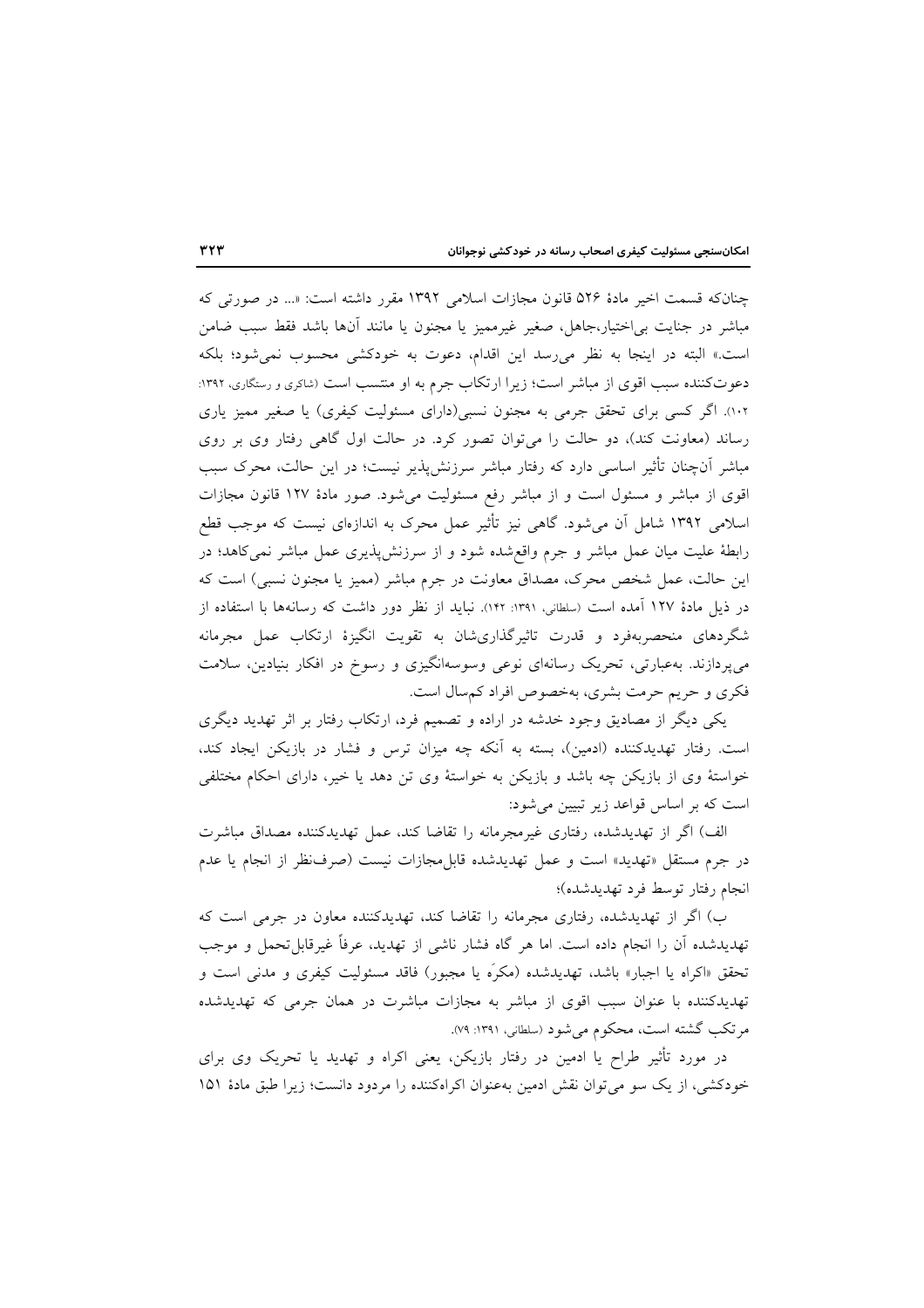بطابع تحقدق كنفركه وحجرم شأم - دورة ۴۹، شمارة ۲، بابیز و زمستان ۱۳۹۸

قانون مجازات اسلامی ۱۳۹۲، کسی که دیگری را به عنف و اجبار یا اکراه به رفتاری وادار کرده است که طبق قانون جرم محسوب میشود، سزاوار مجازات همان جرمی خواهد بود که قصد کرده است. بنابراین مجازات اکراهکننده، طبق این ماده، منوط به آن است که رفتار اکراهشونده که تحت تأثیر مکره انجام داده است، جرم باشد. اما در اینجا که خودکشی و جنایت بر نفس جرم نیست؛ طبعاً اكراهكننده نيز طبق اين ماده مسئوليتي ندارد.

اما قانون مجازات اسلامی مصوب ۱۳۹۲، در بحث اکراه در جنایت، اکراهی که منجر به خودکشی اکراهشونده شود را موجب قصاص اکراهکننده دانسته است. سؤال از چرائی اطاعت محض کاربر از ادمین، شائبهٔ اکراه یا اجبار را نیز ایجاد میکند که آیا این موضوع میتواند مصداق مادهٔ ۳۷۹ قانون مجازات اسلامی مصوب ۱۳۹۲ باشد یا خیر. مادهٔ اشارهشده بهصراحت عنوان می کند: «هرگاه کسی دیگری را به رفتاری اکراه کند که موجب جنایت بر اکراهشونده گردد، جنایت عمدی است و اکراهکننده قصاص می شود، مگر اکراهکننده قصد جنایت بر او را نداشته و آگاهی و توجه به اینکه این اکراه نوعاً موجب جنایت بر او را نداشته و آگاهی و توجه به اینکه این اکراه نوعاً موجب جنایت بر او میشود، نیز نداشته باشد که در این صورت، جنایت شبهعمدی است و اکراهکننده به پرداخت دیه محکوم میشود.» (سلطانی، ۱۳۹۱: ۱۵۵) بدین ترتیب قانونگذار اکراهِ اکراه شونده بر ارتکاب جنایت بر خود را متصور دانسته و با توجه به تحقق شرایط اکراه، اکراهکننده را مسئول جرم ارتکابیافته بر اکراهشونده دانسته و او را فاعل جرم تلقی نموده است. دو نکته در خصوص مادهٔ مذکور حائز اهمیت است. نکتهٔ اول، اینکه فرض اولیهٔ قانونگذار آن است که اکراه عمدی است و در صورت اثبات اکراه، اکراهشونده نیاز به اثبات عمدیبودن آن ندارد و این عبارت را می توان از صدر مادهٔ اشارهشده فهمید. قرینهٔ دال بر تأیید مراتب مذکور آن است که در ادامهٔ ماده آمده است: «مگر ثابت شود که اکراهکننده قصد جنایت نداشته» به این معنا که مکره قصد جنایت از فعل برای ایجاد رفتار مجرمانهٔ اکرامشونده نداشته و همچنین آگاهی و توجه نداشته باشد که اکراه نوعاً موجب جنایت می شود. در این صورت رفتار اکراهکننده شبهعمدی محسوب می گردد و اکراهکننده به پرداخت دیه محکوم خواهد شد. بنابراین بهطور مثال اگر الف، ب را اکراه به بریدن عضو خود کند، اگراهکننده به مجازات قصاص عضو محکوم میگردد؛ چراکه جرم وی عمدی محسو ب می گر دد.

نکتهٔ دیگر پیرامون این ماده آن است که اگر اکراهکننده، فرد مجنون یا صغیری را اکراه نماید که خود را بکشد و او (صغیر یا مجنون) خود را بکشد، آیا می توان اکراهکننده را قصاص کرد؟ به نظر می رسد با توجه به اینکه مجنون یا صغیر غیرممیز فاقد اراده و اختیار در رفتار بوده و همانند ابزاری در دست اکراهکننده است، عمل –وی، عمل اکراهکننده محسوب می گردد و لذا قابل قصاص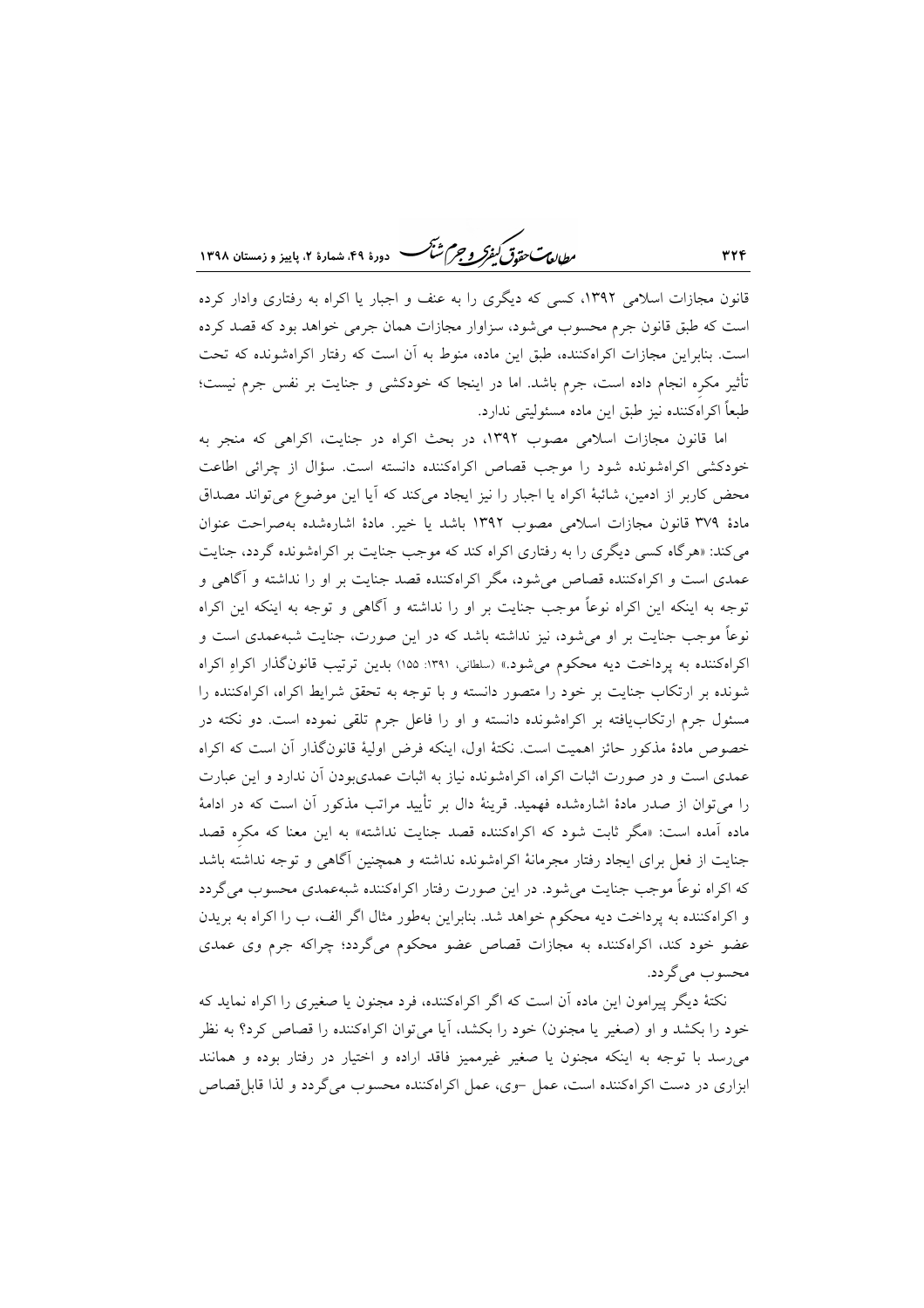است (سبزوارینژاد، ۱۳۹۳: ۴۴۷-۴۴۶). گرچه برخی حقوقدانان در تفسیر این ماده قائل اند که این ماده با توجه به سابقهٔ فقهی، صورتی را موضوع حکم قرار داده است که مکره، شخص مکرّه را به انجامدادن کاری اکراه میکند که مکره نمیداند بر انجامدادن آن کار مرگ مترتب میشود (برمانی و الهام، ١٣٩٥: ٣١١). برخي از حقوقدانان كه شمول مادة ٣٧٩ بر محل بحث را يذيرفتهاند، اشكال کردهاند که تفاوت بین این مورد با حالتی که اکراه به کشتن شخص ثالث وجود دارد و در آن اکراهکننده بهجای قصاص به حبس ابد محکوم می شود، چندان روشن نیست. نتیجه اینکه معتقدند حکم اکراه شخص در قتل خویش در قانون، مسکوت است و در نتیجه باید به فقه مراجعه کرد (حاجی دهآبادی، ۱۳۹۶: ۰۶٪). دراین باره در فقه نیز اختلاف نظر است. برخی فقها معتقدند اکراهشونده نمي تواند مرتكب قتل خويش شود و اگر چنين كند، فعل حرامي انجام داده است و قتل مستند به اکراهکننده نیست و در نتیجه او به قصاص یا دیه محکوم نمی شود. البته اگر وعید و تهدید بیش از قتل ساده باشد، مثلاً بگوید خودت را بکش وگرنه تو را تکهتکه یا زجرکش میکنم، از لحاظ تکلیفی برای اکراهشونده جایز است که خود را بکشد؛ اما باز قتل به اکراهکننده مستند نیست؛ زیرا اکراهشونده بااراده و برای رهایی از ضرر شدیدتر اقدام به قتل خویش کرده است؛ بنابراین قتل به خودش مستند است، نه اکراهکننده (خوئی، ۱۴۳۰: ۲۰- ۱۹).

اما به نظر نگارنده، مداقه در مادهٔ ۳۷۹ قانون مجازات اسلامی، ذهن را به سمت جنایت هدایت کرده و وجه تمایز أن را با خودکشی ابراز می $i$ ماید؛ ولیکن این موضوع را باید مدنظر قرار داد که خودکشی بنا به تعریف و نظر کارشناسان، عملی است قائم بر فکر شخص مرتکب و اقدام وی در برابر مشکلات روحی و روانی شخصی و نوعی هدایت خودآگاهانهٔ اقدام به جنایت علیه خود. با شرح فعالیتهای طراح یا ادمین یا شخص ناظر که پیش تر عنوان گردید، مقولهٔ اقدام خودآگاهانه به خودکشی توسط کاربر و اَعمال طراح یا ادمین که باعث مسخ روحی یا تهدیدهای کاربر و به بیان سادهتر اطاعت از اوامر ادمین میگردد، موضوع را قدری فراتر از خودکشی جلوه میدهد.

شاید بتوان چنین عنوان کرد که طراح یا ادمین با دستیابی به نقاط ضعف یا امور خصوصی کاربر از طریق رایانه یا هر طریق دیگر، وی را از ابتدا مجبور به انجام فعالیتهای تعریفشده در مراحل بازی میکند و در صورت امتناع کاربر از انجام دستورات هر مرحله با تهدیدهای ادمین، وی ناچار به اقدام برای حفظ آبرو، جان، مال و... خود یا وابستگان خود میگردد و در مرحلهٔ پایانی نیز با توجه به اینکه طی مراحل قبلی جسارت بیشتری یافته و قبح رفتار برای او رنگ باخته است، اقدام به اجرای دستور می کند که در هرصورتی بهوضوح مشخص می شود که اقدام به خودکشی نه به میل خود، بلکه تکلیف و یگانه راه وی می باشد. شاید بتوان از نقطهنظر دیگری به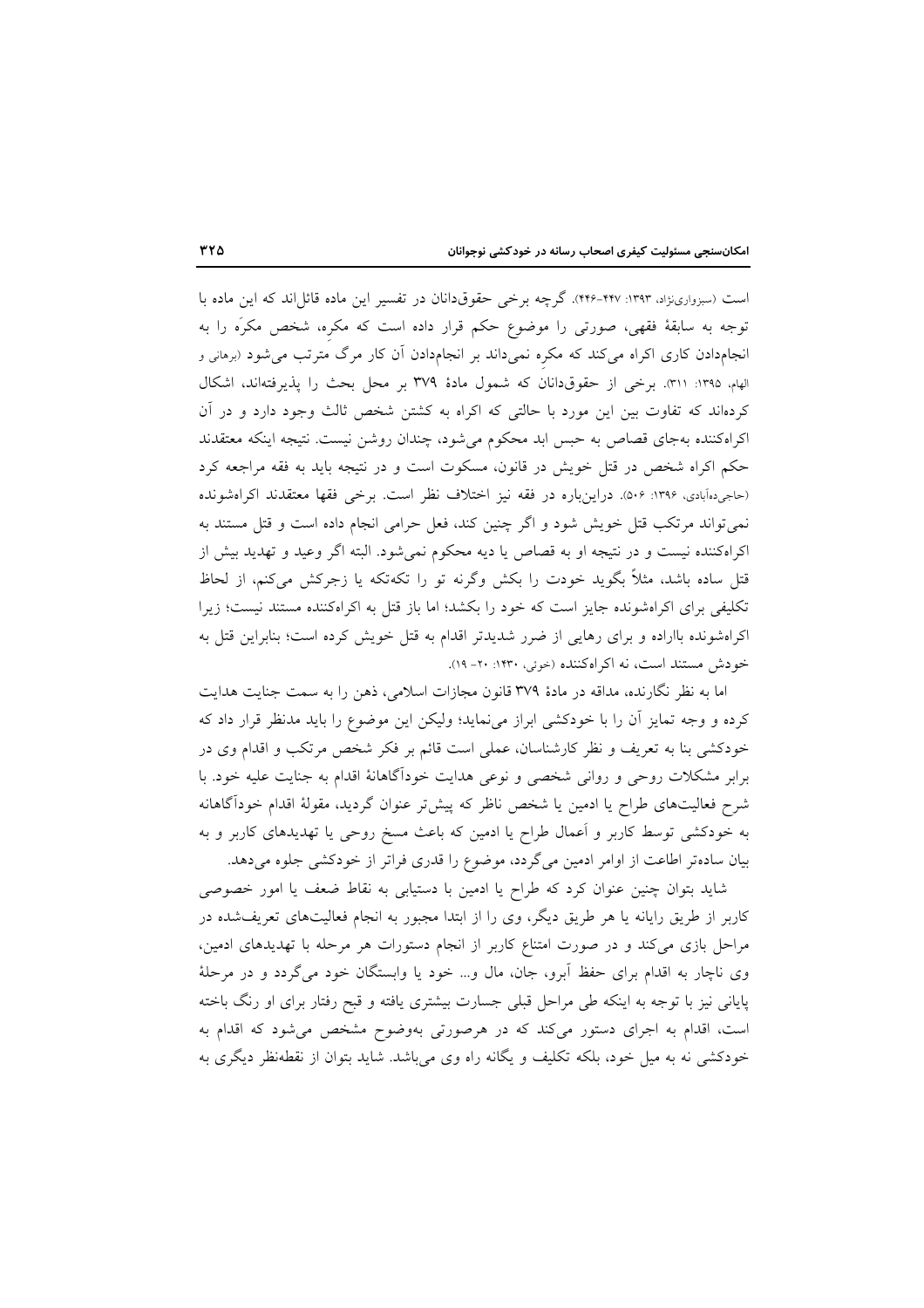ر ...<br>رولایات متحدق گفتروچم شنگ هودهٔ ۴۹، شعارهٔ ۲، پاییز و ذمستان ۱۳۹۸

این موضوع نگریست: اینکه در صورت ورود نکردن به این بازی شاید حتی تصور خودکشی به ذهن بازيكن خطور نمي كرد.

در واقع، نقص قانون در جرمانگاری پارهای امور، همانند جنایت بر نفس در حوزهٔ جرائم رایانهای در مقولهٔ بازیکن رایانهای فاقد اراده یا سازندهٔ برنامههای مؤثر در خودکشی، از مشکلات سیستم حقوقی فعلی در این حوزه میباشد. کما اینکه اثبات بزهدیده واقع شدن شخص نیز دارای ابهام است.

در واكنش به اين مسئله، مادهٔ ۱۴ لايحهٔ حمايت از كودكان و نوجوانان (۱۳۹۶) مقرر داشته است: «هر كس به هر نحو موجبات ارتكاب خودكشي طفل يا نوجوان را فراهم أورد يا تسهيل كند و مشمول مقررات حد یا قصاص نشود، علاوه بر پرداخت دیه طبق مقررات، حسب مورد بهترتیب زير مجازات مي شود: الف- هرگاه رفتار مرتكب، موجب خودكشي منجر به فوت طفل و نوجوان شود، به مجازات حبس درجه شش، ب- هرگاه اقدامات مرتکب موجب فوت طفل یا نوجوان نشود، ولی منجر به ورود اسیب جسمی یا روانی به طفل یا نوجوان شود، به حبس درجه شش، پ- هرگاه اقدامات مرتکب مؤثر واقع نشود، به مجازات حبس درجه هشت.»

این ماده بهعنوان یک مقرره جهت حمایت از کودکان و نوجوانان و قابلیت تعقیب کیفری اصحاب رسانهٔ مؤثر بر خودکشی و رفتارهای منجر به خودکشی نوجوانان، گامی مثبت و ارزنده است. حوزهٔ حقوق کیفری اطفال و نوجوانان با هدف حمایت ویژه از این قشر بهدلیل أسیبپذیری و تأثیرپذیری بیشتر آنها شناسایی شده است. با توجه به حق اطفال و نوجوانان بر خطاکاری و اینکه بزهکاری اطفال عین بزهدیدگی آنهاست، ضروری است در حوزهٔ رسانههای مشوق یا محرک اطفال و نوجوانان به خودکشی که گاه مستقیم و عامدانه و گاه غیرمستقیم و ناشی از غفلت است، توجه ویژهای در خصوص جرمانگاری و مجازات بازدارنده صورت پذیرد.

مسئلهٔ دیگری که توجه بدان درخور اعتناست، موضوع ایجاد حالات خطرناک در شخص مخاطب است که با ذهن و روان بازیکن بازی میکند و به قولی وی را مستعد ارتکاب بزه می نماید. این فرایند با از بین بردن قبح و زشتی بعضی اعمال برای بازیکن همراه است که وی را برای جنایت بر خود و حضور در اماکن و موقعیتهای خطرناک جسور می سازد. مضاف بر مسلوبالاراده کردن وی از یک سو و تهدیدهای ادمین از سوی دیگر، وی را بهعنصری نامطلوب در جامعه تبدیل می کند که شاید بهعنوان مثال بتوان به عوامل انتحاری و شورشیانی همچون داعش و طالبان اشاره کرد. این افراد با علم به کشتن خود می توانند برای دیگر افراد جامعه و حتی حکومت نیز خطرناک باشند. شاید این مهم در جرمشناسی نیز توسط متخصصین با بهرهگیری از مکاتب جرمشناسی ملحوظ نظر باشد؛ ولی نباید بهسادگی از کنار شخصی که از لحاظ ذهنی و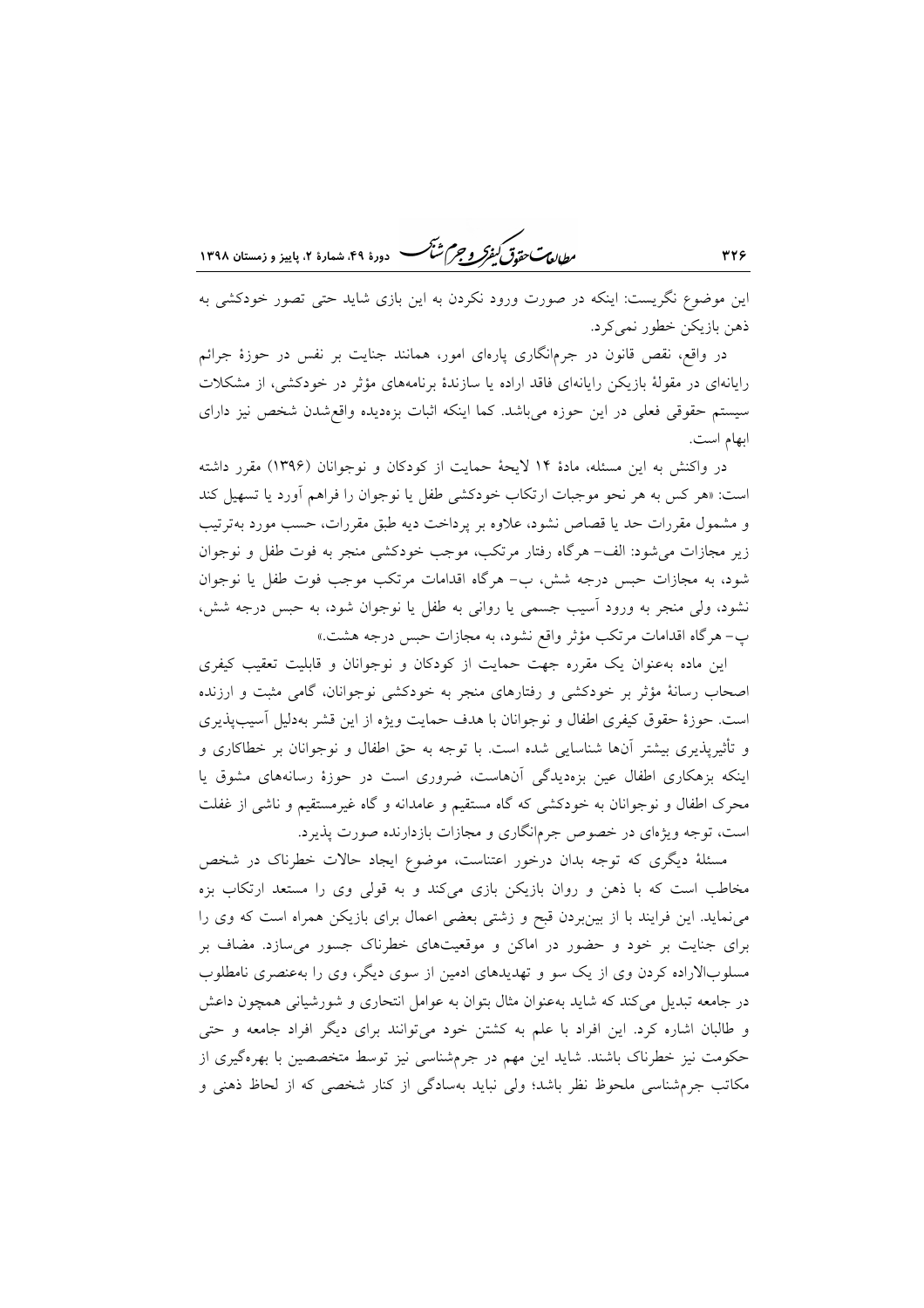جسمی، مستعد ارتکاب اقدامات خطرناک است نیز گذشت. این، وضعیتی است که حقوق کیفری با استعانت از اقدامات مانع یا درمانی می تواند مخاطب این قبیل برنامهها را در چهارچوب قانون مورد توجه قرار دهد.

#### نتبجه گېرې

رسانه وسیلهای است که می تواند کودکان و نوجوانان را از مخاطرات محیط بیرون در امان نگاه دارد. از همین روست که بسیاری از والدین هیچ ممنوعیتی برای استفادهٔ فرزندان خود از انواع رسانهها، بهخصوص بازیهای رایانهای قائل نیستند. اما با ظهور بازیهای رایانهای و نقش آنها در پرکردن اوقات فراغت نوجوانان و بهدلیل جامعهپذیری کودکان و نوجوانان و اثر بالقوه یا بالفعل این بازیها در القائات ارزشی و رفتاری در اذهان مخاطبان، تأثیرات این رسانهها در کانون توجه یژوهشگران قرار گرفت.

اگر رسانهها در راستای اهداف متعالی زندگی بشری باشند، یکی از عوامل تأثیرگذار در جلوگیری از بزهکاری و بزهدیدگی کودکان خواهند بود. ولی چنانچه برنامهٔ این رسانهها به این اهداف توجه کافی ننماید، منجر به رواج انحراف، خشونت، جنایت، بزهکاری و بزهدیدگی در بین کودکان می شود (امیریان فارسانی و رئیسی، ۱۳۹۶: ۱۳۵). خشونت رسانهای بهویژه بر افراد کم سن وسال و نوجوانان صدمات روحی و جسمی جبرانناپذیری وارد میکند؛ زیرا آنها بهراحتی نمی توانند تفاوت میان دنیای حقیقی و خیالی را درک کنند.

لذا با توجه به گسترش بازیهای رایانهای و حضور اقسام رسانهها در زندگی نوجوانان و نبود نظارت در این حوزه، لازم است مسئولیت کیفری اصحاب این رسانهها شناسایی شده و برنامهریزی و بررسی در خصوص نظارت و کنترل محتوای رسانهها صورت پذیرد. این حقیقتی است که جامعهٔ حقوقی کشور باید با رویکردی حساس و خطیر به آن بپردازد؛ همان گونه که مادهٔ ۱ قانون پیشگیری از وقوع جرم مصوب ۱۳۹۰/۶/۷ بدان پرداخته است.

بهموجب بند ت-۴۴ رهنمودهای سازمان ملل برای پیشگیری از بزهکاری نوجوانان (۱۹۹۰)، رسانههای جمعی باید از نقش و مسئولیت اجتماعی خویش و نیز از تأثیر خود در پیامرسانیها... آگاه باشند؛ لذا انتظار میرود رسانهها به این رسالت خود توجه داشته باشند و کشورهای مختلف، الزام، تكليف و ضمانتاجراي لازم را در اين زمينه فراهم أورند. كما اينكه اين تكليف با توجه به مادهٔ ۱۹ کنوانسیون حقوق کودک نیز برای کشورهای عضو پیش،بینی شده است که باید تمام اقدامات قانونی، اجرایی، اجتماعی و اَموزشی را جهت حمایت از کودک در برابر تمام اشکال خشونتهای جسمی و روحی، آسیب رسانی یا سوءاستفاده و… به عمل آورند.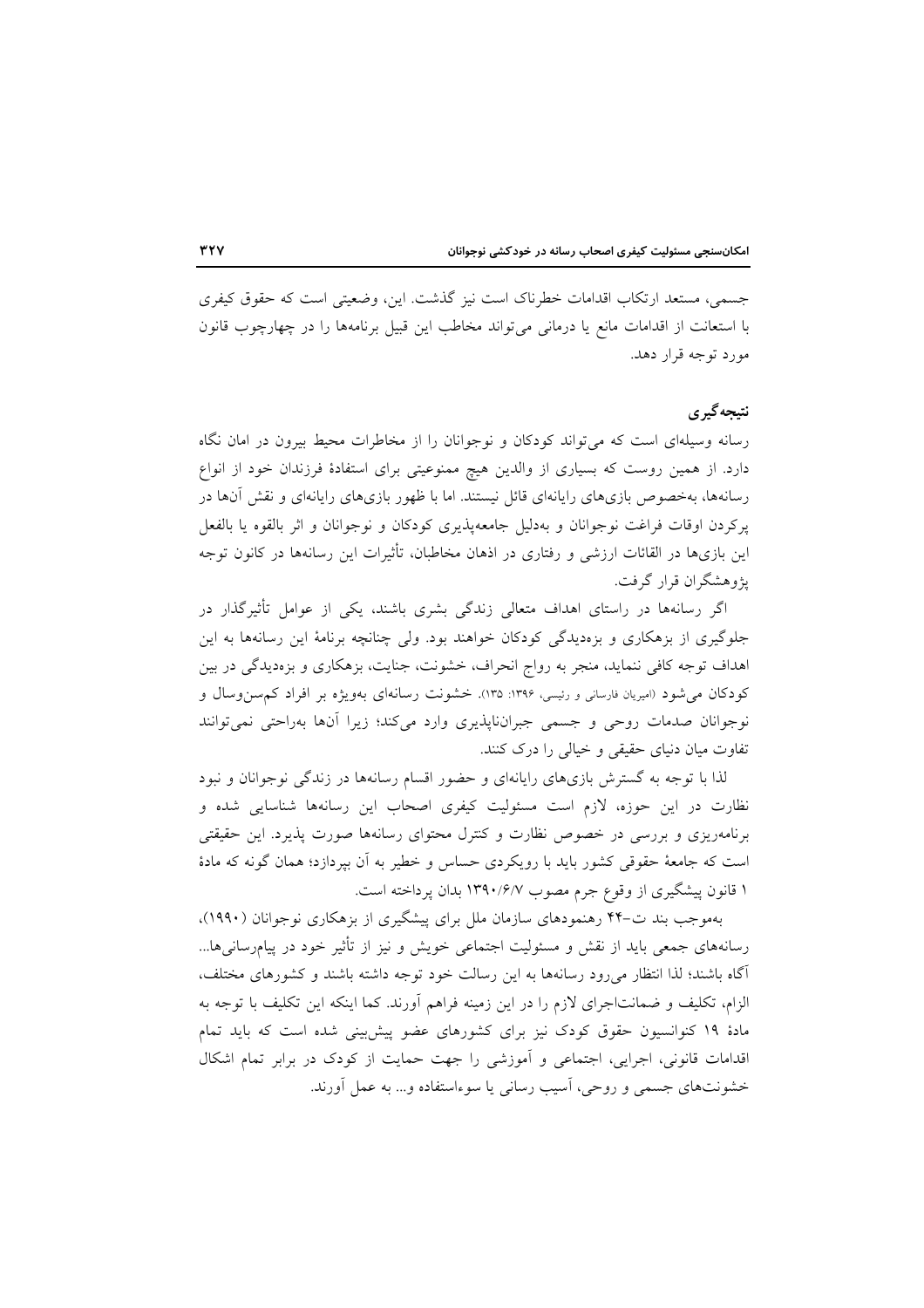ر<br>مطالعات متحقق *کفوکر و جرم شنگ* دورهٔ ۴۹، شعارهٔ ۲، پاییز و ذمستان ۱۳۹۸

در واقع، در خصوص فناوریهای رسانهای، در درجهٔ اول باید موضوع از لحاظ رعایت قواعد و موازین حقوق کودک در ابعاد حقوقی، روان شناختی و جامعهشناختی تجدیدنظر شود و بررسی کامل کارشناسی صورت پذیرد تا با بسترسازی فرهنگی لازم، جامعه از ابعاد مثبت این رسانهها و فناوریها برخوردار شود. همان طور که با بررسی مواد قانونی موجود در حوزهٔ حقوق کیفری می توان بر اساس قواعد سببیت یا برخی مواد مستقل دیگر، قائل به قابلیت انتساب مسئولیت کیفری به طراحان و اصحاب رسانههایی شد که نوجوان تحت تأثیر تلقین فعال آنها دست به خودکشی می زند. گرچه جرمانگاری مستقل و نگاه خاص قانونگذار در این حوزه، بهخصوص جهت حمایت از اطفال و نوجوانان ضروری به نظر می رسد که این امر در لایحهٔ حمایت از کودکان و نوجوانان آورده شده است؛ در حالی که در قانون فعلی حمایت از کودکان و نوجوانان، خلأ جرمانگاري در اين موضوع مشهود است. در مادهٔ ۱۴ لايحه مذكور، حسب نتيجهٔ حاصل شده، برای مرتکب مجازات حبس تعزیری تعیین شده است. در وضعیت کنونی، با استناد به مواد ۲ و ۴ قانون حمایت از کودکان و نوجوانان (مصوب ۱۳۸۱)، هر نوع اذیت و آزار کودکان و نوجوانان که موجب شود به آنان صدمهٔ جسمانی، روانی و اخلاقی وارد شود، ممنوع است و برای ناقض آن، حبس به مدت سه ماه و یک روز تا ۶ ماه یا تا ۱۰میلیون ریال جزای نقدی مقرر شده است که می توان طراح، ادمین و اصحاب رسانههایی که با قراردادن کودکان در معرض آموزههای منجر به خودکشی، به ایشان اسیب روحی یا جسمی وارد میکنند، علاوه بر قواعد کلی مسئولیت کیفری، به مجازات مقرر در این قانون نیز محکوم کرد. گرچه از لحاظ قابلیت صدق بهطور دقیق ممکن است محل تردید قرار گیرد. همچنین ضمانتاجرای کافی و مناسبی نیز نخواهد بود؛ بهخصوص زمانی که اقدام نوجوان، به خودکشی موفق وی منتهی گردد.

اگرچه، باید علاوه بر شناسایی مسئولیت کیفری برای طراح یا ادمین چنین برنامههایی، اقدامات پیشگیرانه و فرهنگسازی در کمیت و کیفیت بازیهای رایانهای نوجوانان در نظر گرفته شود. لذا اهتمام به افزایش سواد رسانهای والدین، اولیای تربیتی و کاربران نوجوان در بهرهمندی و استفادهٔ مناسب و کم ضرر از رسانهها ضروری است. همچنین گنجاندن مبانی سواد رسانهای در متون درسی و تولید و یخش برنامههای پیشگیرانه در این زمینه مفید خواهد بود.

تهیهٔ برنامههای اَموزشی از طریق برگزاری دورههایی در مدارس برای دانشآموزان و والدین دربارهٔ خطرات فضای مجازی، بازیهای رایانهای و توجه به گروه سنی فیلمها و سریالها و نحوهٔ نظارت بر فرزندان در این فضا، همچنین تهیهٔ برنامههای فرهنگی از جانب صدا و سیما در این حوزه و ایجاد برنامههای تفریحی و سرگرمی بیشتر از سوی دولتها برای قشر نوجوان و جوان، در کاستن از این آسیبها و مقابله با خطرات راهگشاست و این فضاها را به محملی برای پیشرفت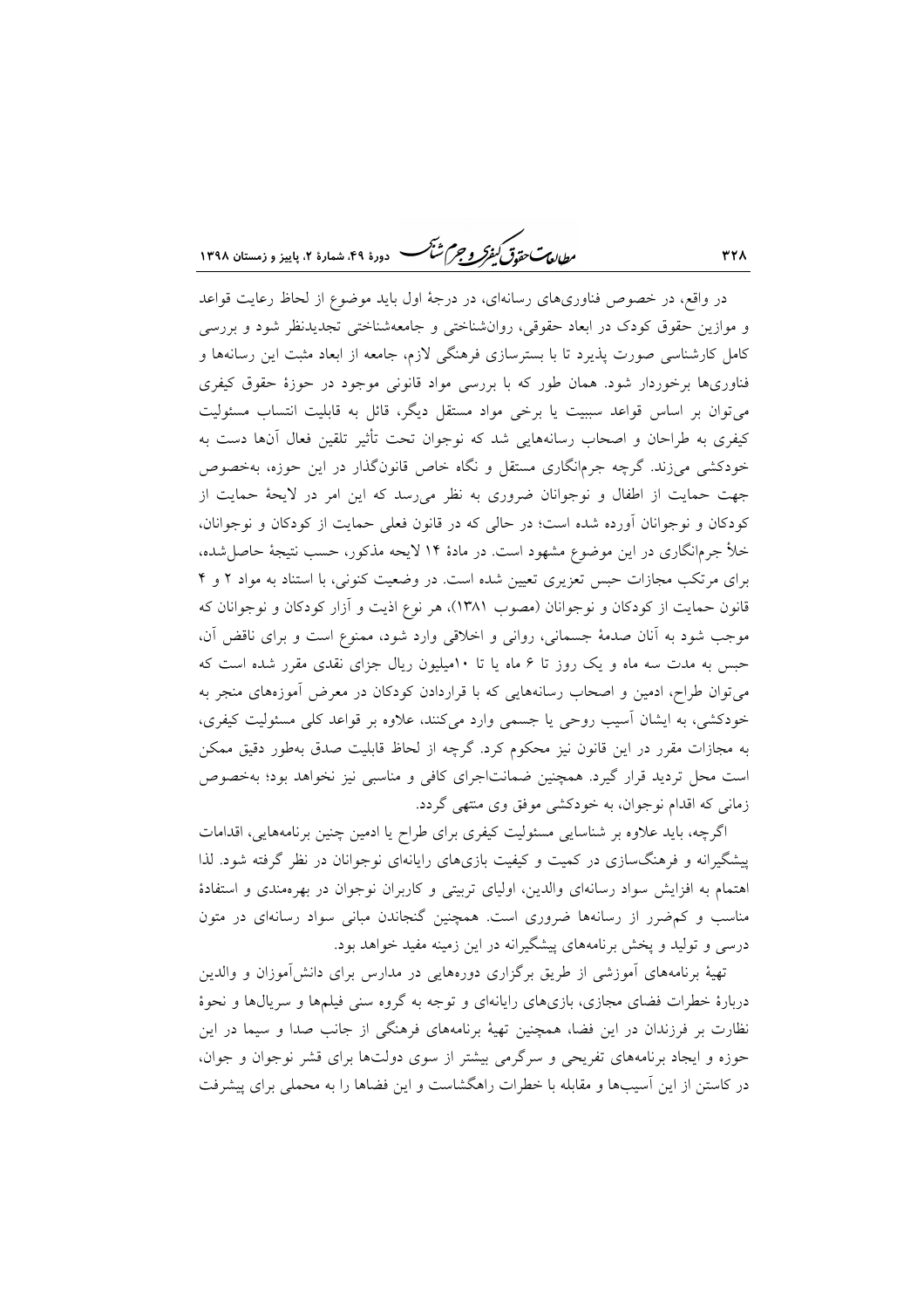و خلاقیت مخاطبان خود تبدیل می کنند. همان طور که این مهم در لایحهٔ حمایت از کودکان و نوجوانان (بند ج) لحاظ شده است و صدا و سیما را موظف به طراحی و ایجاد برنامهها و محصولات مناسب با ردههای سنی و تولید آثار و برنامههای عملی و آموزشی و فرهنگی مفید و جلوگیری از تولید، پخش یا تبلیغ برنامههای مضر به سلامت، تربیت، اخلاق و سایر حقوق اطفال و نوجوانان نموده است و ضمانتاجراهای اداری و انضباطی برای خاطیان این امر نیز در نظر گ فته است.

## منابع الف) فارسی

- ١. آذري، سعيد (١٣٨٧)، «بازيهاي رايانه اي و خشونت»، مجله يژوهش و سنجش، تابستان، ش ٥۴ صص ١٣٩-١٢٢. ۲. اَقایی جنت مکان، حسین (۱۳۹۴)، **حقوق کیفری عمومی**، چاپ اول، تهران: نشر جنگل.
- ۳. استریت، جان (۱۳۸۴)، **رسانههای فراگیر سیاست و دموکراسی**، ترجمه حبیب اله فقیهیiزاد، چ اول، تهران: مؤسسه انتشاراتى روزنامه ايران.
	- ۴. الهی منش، محمدرضا؛ سدرەنشین، ابوالفضل (۱۳۹۱)، محشای قانون جرایم رایانه ای،چ اول، تهران: نشر مجد.
- ۵. امیریانفارسانی، امین؛ رئیسی، مژده (۱۳۹۶)، جایگاه حقوقی رسانهها و تأثیر آن در بزهکاری و بزهدیدگی **اطفال،** چاپ اول، تهران: نشر مجد.
	- ۶. برهانی، محسن؛ الهام، غلامحسین (۱۳۹۵)، **درآمدی بر حقوق جزای عمومی**، ج اول، چ اول، تهران: نشر میزان.
		- ۷. حاجیده آبادی، احمد (۱۳۹۶)، **جرایم علیه اشخاص**، چ اول، تهران: نشر میزان.
		- ٨ خوئي، سيد ابوالقاسم (١۴٣٠ ه.ق.)، **مباني تكمله المنهاج**، ج ۴۲، قم: مؤسسه خوئي الاسلامي.
		- ۹. دورکیم، امیل (۱۳۸۹)، خودکشی، ترجمهٔ نادرسالارزاده امیری، چ اول، تهران: نشر دانشگاه علامه طباطبایی.
- ۱۰. ساروخانی، باقر؛ ایزددوست، صدیقه (۱۳۹۴)، کودکان و رسانههای جمعی، چاپ اول، تهران: انتشارات دانشگاه صدا و سیما.
	- ۱۱. سبزوارینژاد، حجت (۱۳۹۳)، **حقوق جزای عمومی**، ج اول، چ اول، تهران: نشر جنگل.
		- ۱۲. سلطانی، مهدی (۱۳۹۱)، حقوق جزای عمومی،ج دوم، چ اول، تهران: نشر دادگستر.
- ۱۳. سیمبر، معصومه و همکاران (۱۳۹۶)، «عوامل خطر خودکشی در نوجوانان در جهان»، مجله دانشگاه علوم پزشکی رفسنجان، اسفند، ش ۱۶، صص ۱۱۶۸–۱۱۵۳.
- ۱۴. شاکری، رستگاری؛ ابوالحسن، ماندانا (۱۳۹۲)، «جرم دعوت به خودکشی در حقوق کیفری ایران»، فصلنامه پژوهش حقوق کیفری، پاییز، ش ۴،صص ۱۰۶–۸۷
- ۱۵. طهماسبی قرابی، خدیجه؛ زکوی، مهدی (۱۳۹۵)، تأثیر بازیهای رایانه ای بر بزهکاری و انحراف کودکان و نوجوانان، چ اول، تهران: نشر مجد.